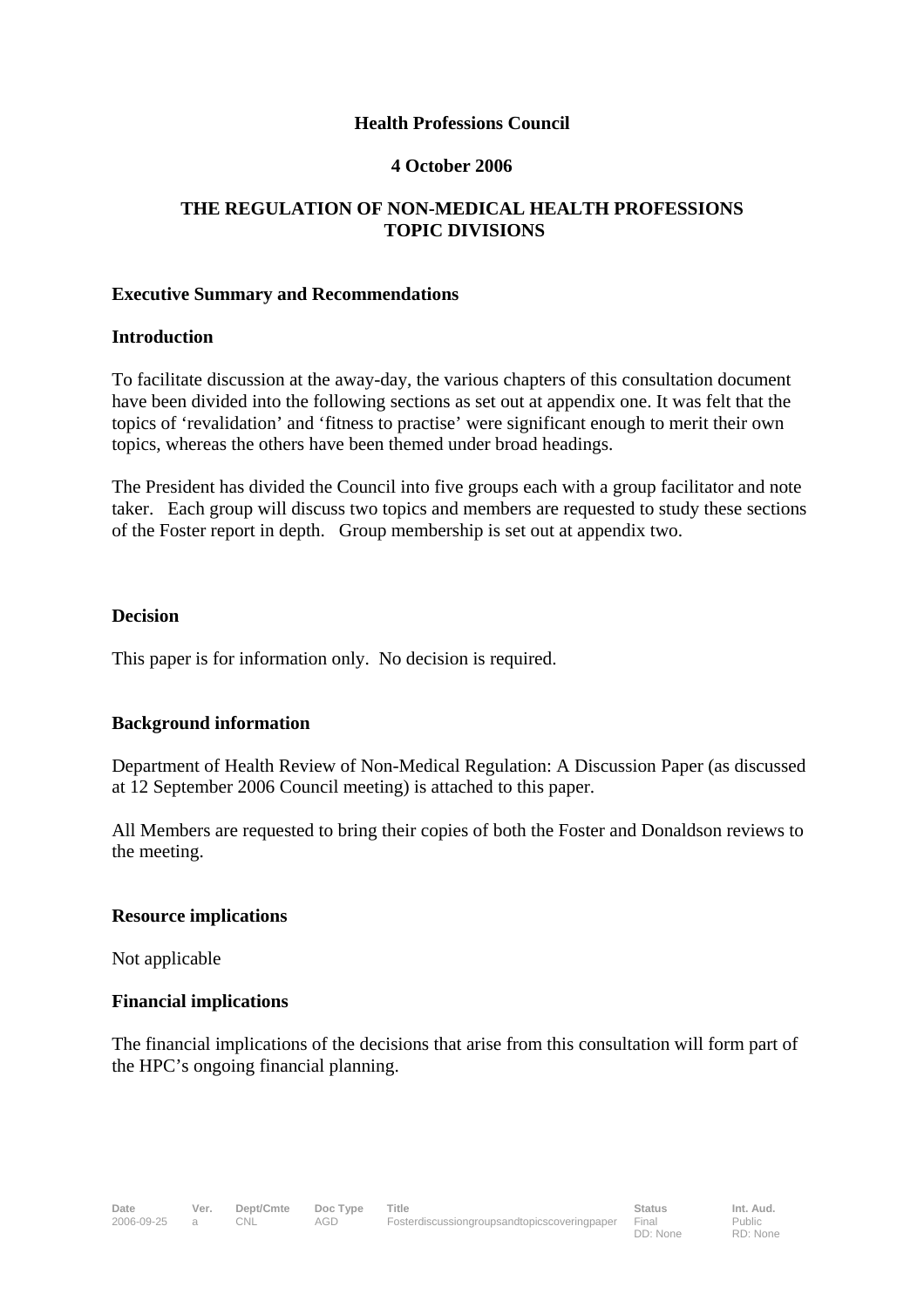## **Appendices**

Appendix One – The Regulation of Non-Medical Health Professions: Topic Divisions

Appendix Two – Discussion Groups

## **Date of paper**

22 September 2006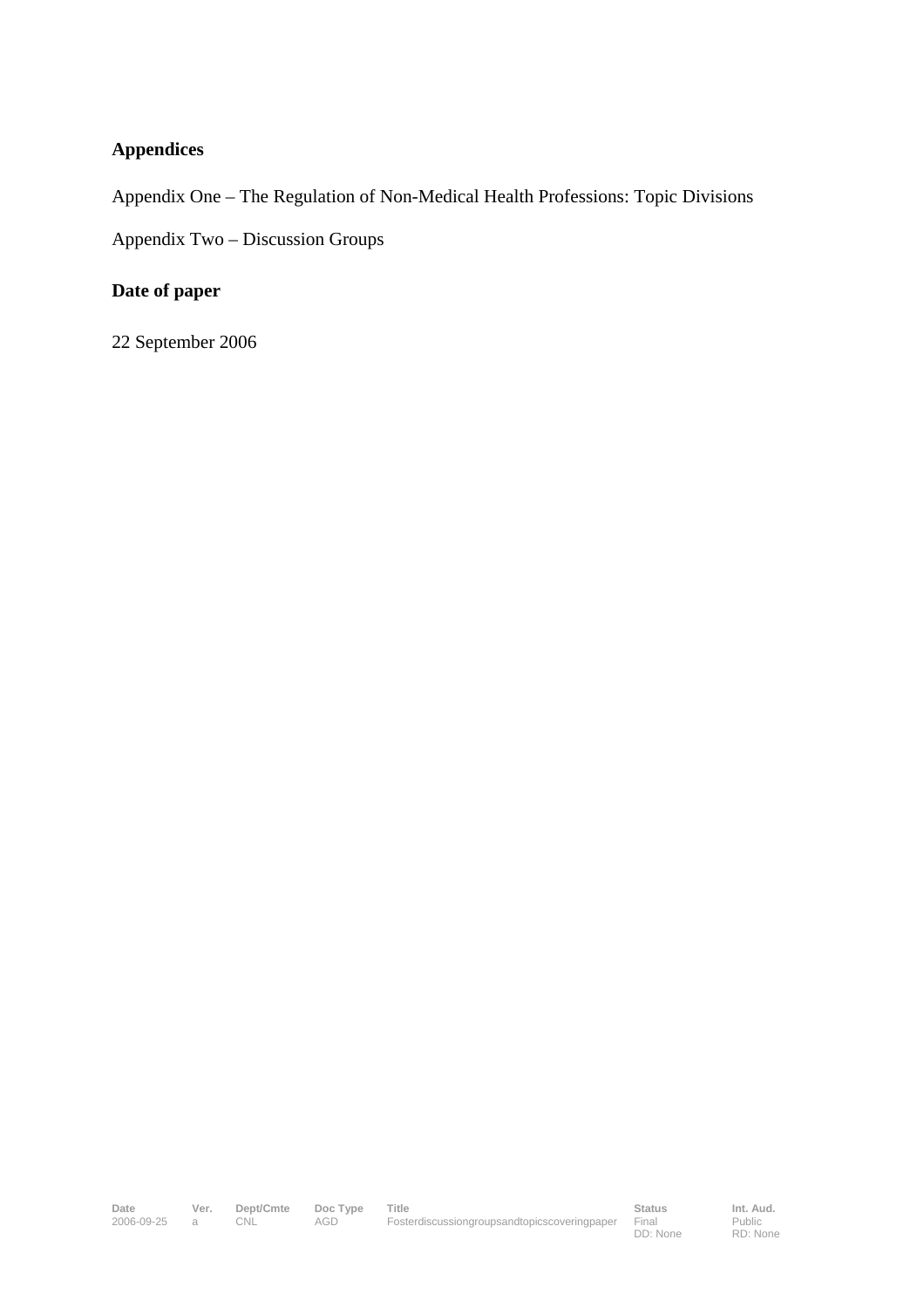#### **Health Professions Council 12th September 2006**

#### **DEPARTMENT OF HEALTH REVIEW OF NON-MEDICAL REGULATION: A DISCUSSION PAPER**

#### **Executive Summary and Recommendations**

#### **Introduction**

On  $14<sup>th</sup>$  July the Department of Health published its review of non-medical regulation (previously referred to as the '*Foster review*'). This was in the form of a consultation document, with a consultation period that runs until  $10^{th}$  November 2006.

The consultation document contains many important recommendations that could significantly affect the way that the HPC operates, most particularly on the issues of:

- revalidation;
- fitness to practise; and
- post registration qualifications.

The attached document is intended to be a framework to assist the Council in discussing its response to the consultation: drawing out areas that are in accordance with areas of the Council's work, or issues on which the Council has taken a stance, and suggesting questions that arise from the consultation.

Throughout the paper the recommendations from the consultation are quoted in full at the beginning of each 'chapter' in bold type. Potential questions and issues for the Council to discuss are highlighted using bullet points.

The discussions the Council has at its meeting, and the results of the Council's discussion at the away day, will be written up into a full response by the Executive, and sent to the Council for email ratification so that it can be submitted to the Department of Health by the consultation deadline.

#### **Decision**

The Council is asked to:

- discuss the attached paper;
- raise any additional points and questions that it feels are missing; and
- agree to use this as the basis for its discussion at the away day.

#### **Background information**

The full text of the Department of Health review is available online here: http://www.dh.gov.uk/PublicationsAndStatistics/Publications/PublicationsPolicyAnd Guidance/PublicationsPolicyAndGuidanceArticle/fs/en?CONTENT\_ID=4137239&c hk=zkSWnu

A printed copy of the review was distributed to all Council members in August. The Secretariat has a limited number of copies.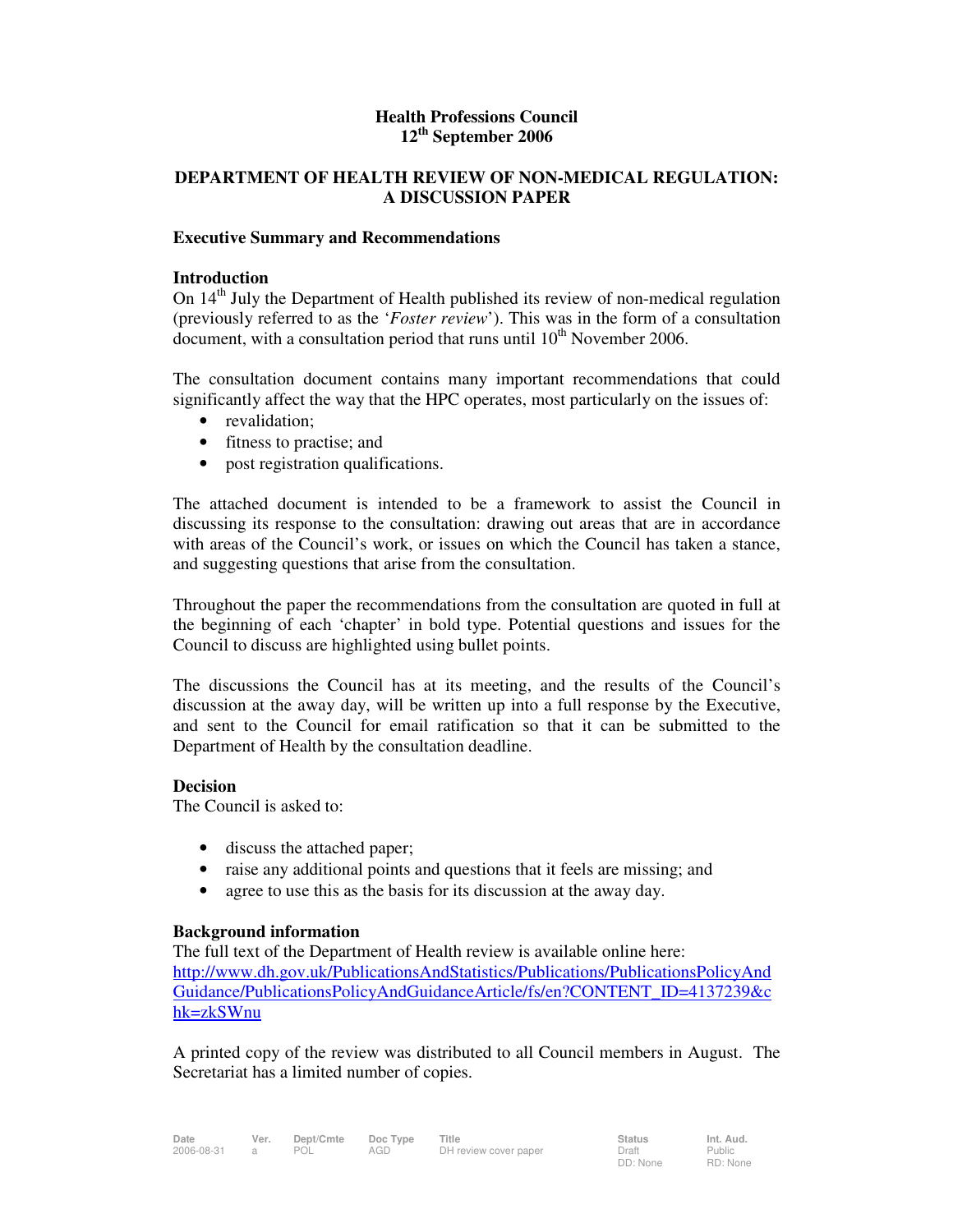#### **Resource implications**

Not applicable.

#### **Financial implications**

The financial implications of the decisions that arise from this consultation will form part of the HPC's ongoing financial planning.

### **Background papers**  Not applicable.

**Appendices**  Not applicable.

**Date of paper**   $31<sup>st</sup>$  August 2006

Public RD: None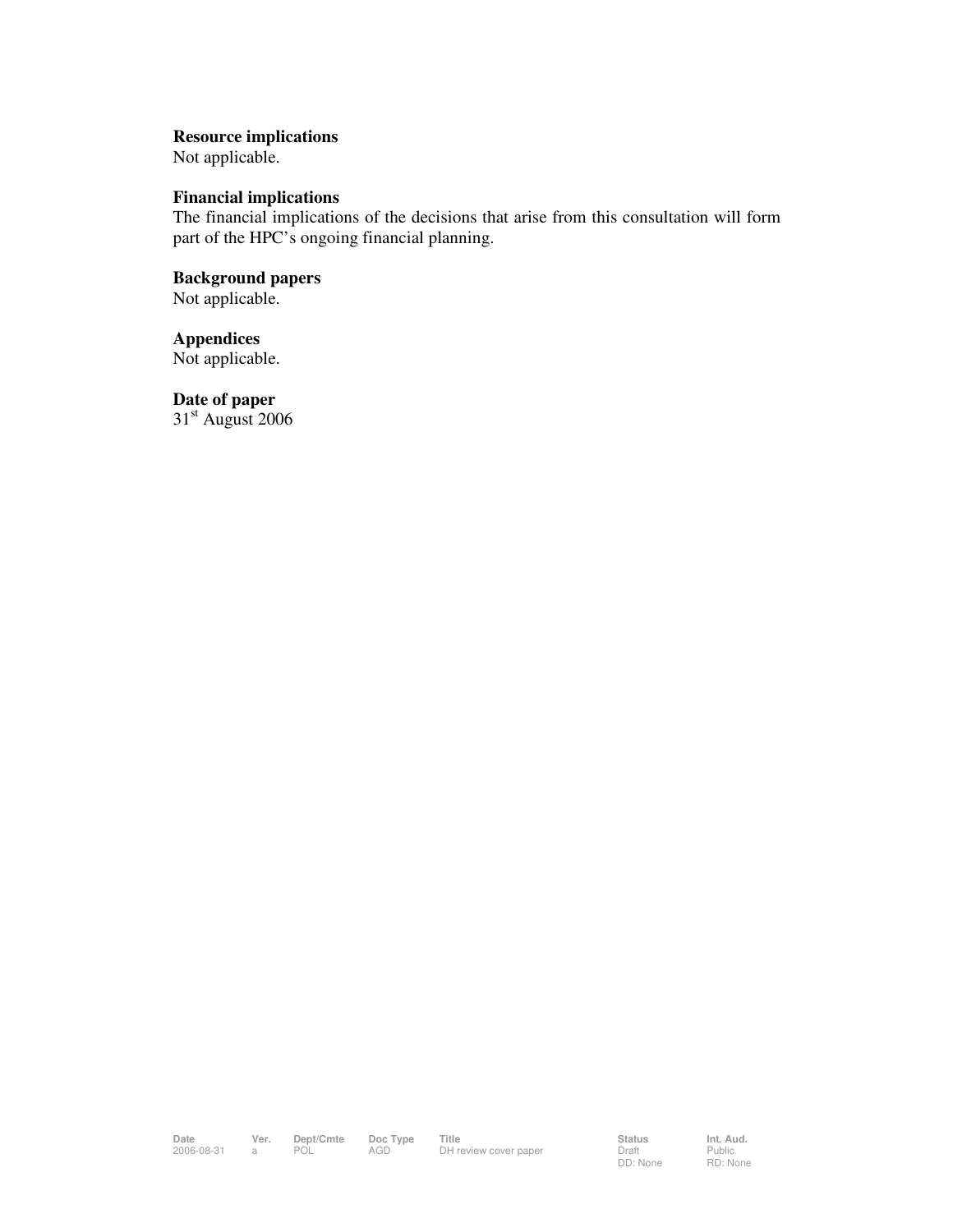# Department of Health review of non-medical regulation: a discussion paper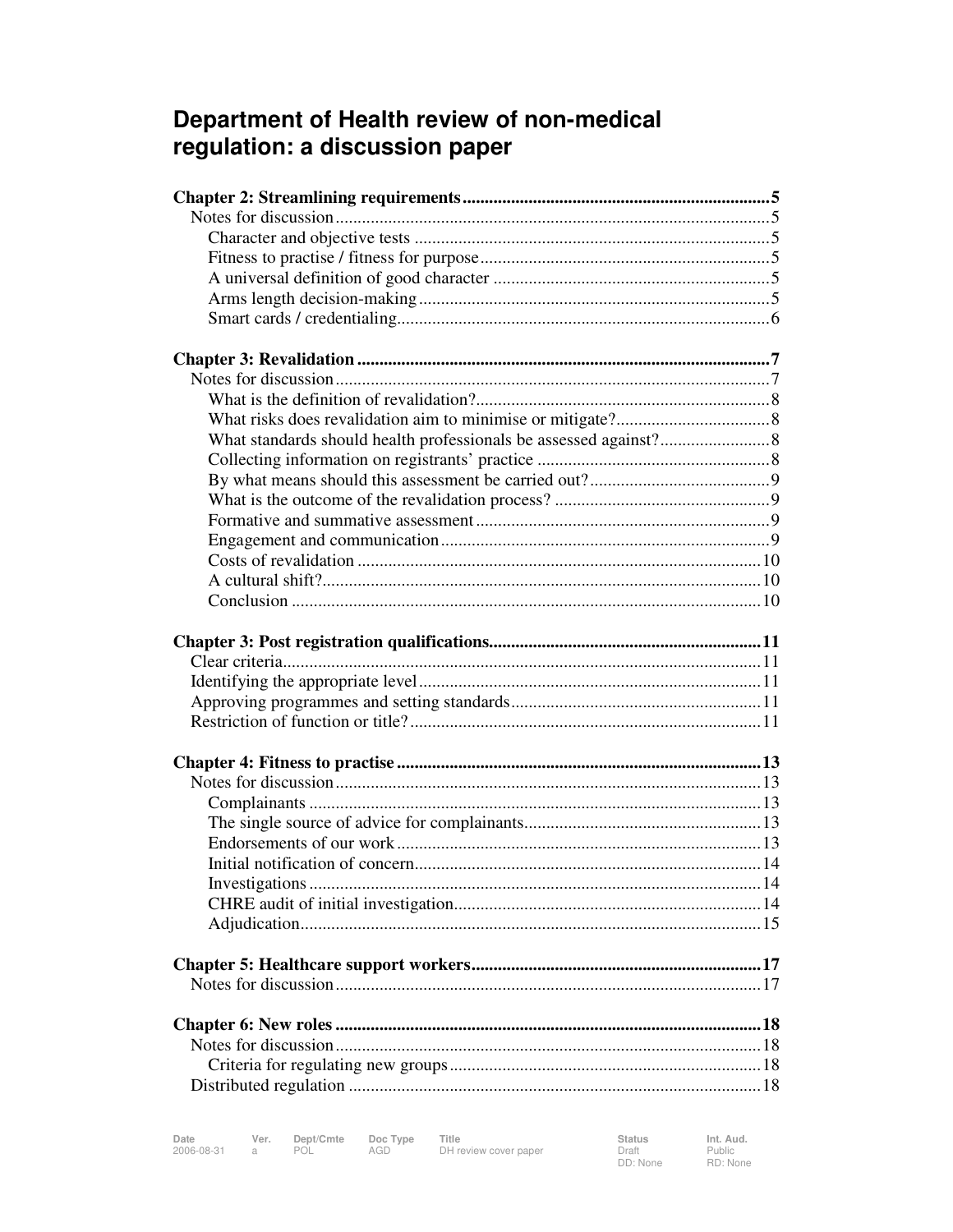| Chapter 7: role, structure, functions, governance and numbers of regulators19 |  |
|-------------------------------------------------------------------------------|--|
|                                                                               |  |
|                                                                               |  |
|                                                                               |  |
|                                                                               |  |
|                                                                               |  |
|                                                                               |  |
|                                                                               |  |
|                                                                               |  |
| Chapter 8 Connections with CMO's report Good doctors, safer patients 21       |  |
|                                                                               |  |
|                                                                               |  |
|                                                                               |  |
|                                                                               |  |
|                                                                               |  |
|                                                                               |  |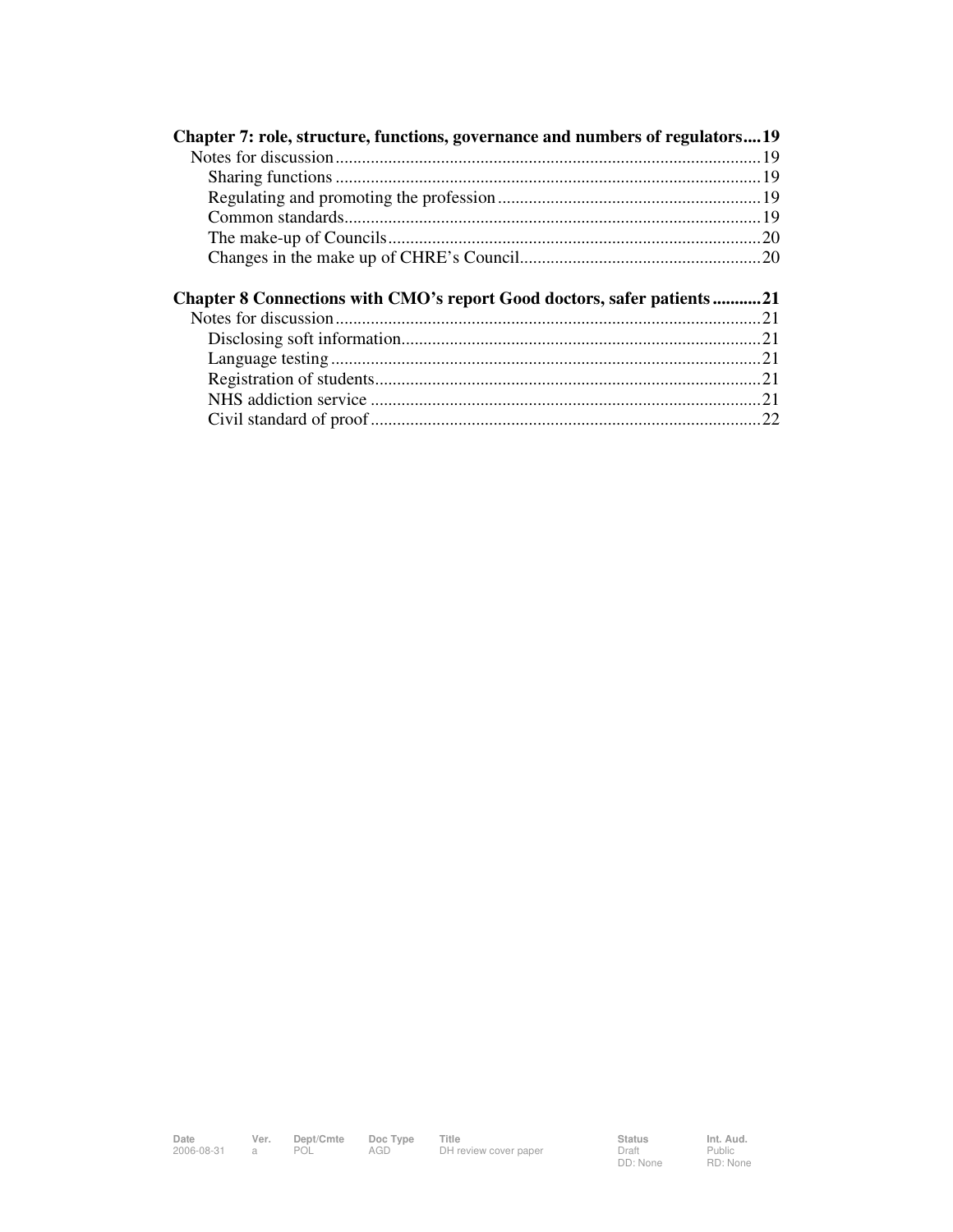### **1. Chapter 2: Streamlining requirements**

The consultation document's main recommendations in this area are:

- **Regulators should be more consistent with each other about the standards they require of a person entering the register for the first time, and employers and regulators should agree on common standards as far as possible.**
- **All regulators should adopt a single definition of "good character", one of the legal requirements for getting registration. This should be based on objective tests**
- **When a professional starts their first job they have to get onto a regulator's register and satisfy the requirements of their employer. Employers and regulators should co-ordinate their information requirements so that the person provides each piece of information only once.** 
	- (a) Notes for discussion
		- (i) Character and objective tests

We support the principle behind the statement that character should be determined by means of objective tests, as this is in accordance with how we currently make a decision regarding the good character of registrants.

- Information gained from organisations may be *objective*, but the decisions that are taken on the basis of this information are necessarily *subjective*: depending on the individual circumstances of the applicant.
	- (ii) Fitness to practise / fitness for purpose
- There is a distinction between fitness to practise and fit for purpose: in effect, the distinction between the role of the regulator and that of the employer. This distinction is not brought out in the consultation.
- There is an assumption in this chapter that the employer and the regulator are checking the same information with the same purpose.
- In effect, *information* could be shared between employers and regulators, but the decisions made by each should continue to be separately made, and justified if necessary.
	- (iii) A universal definition of good character

Common standards between professions are at the heart of the HPC's work as a multiprofessional regulator. We support the work being undertaken on a universal definition of good character, and look forward to further involvement in the project.

(iv) Arms length decision-making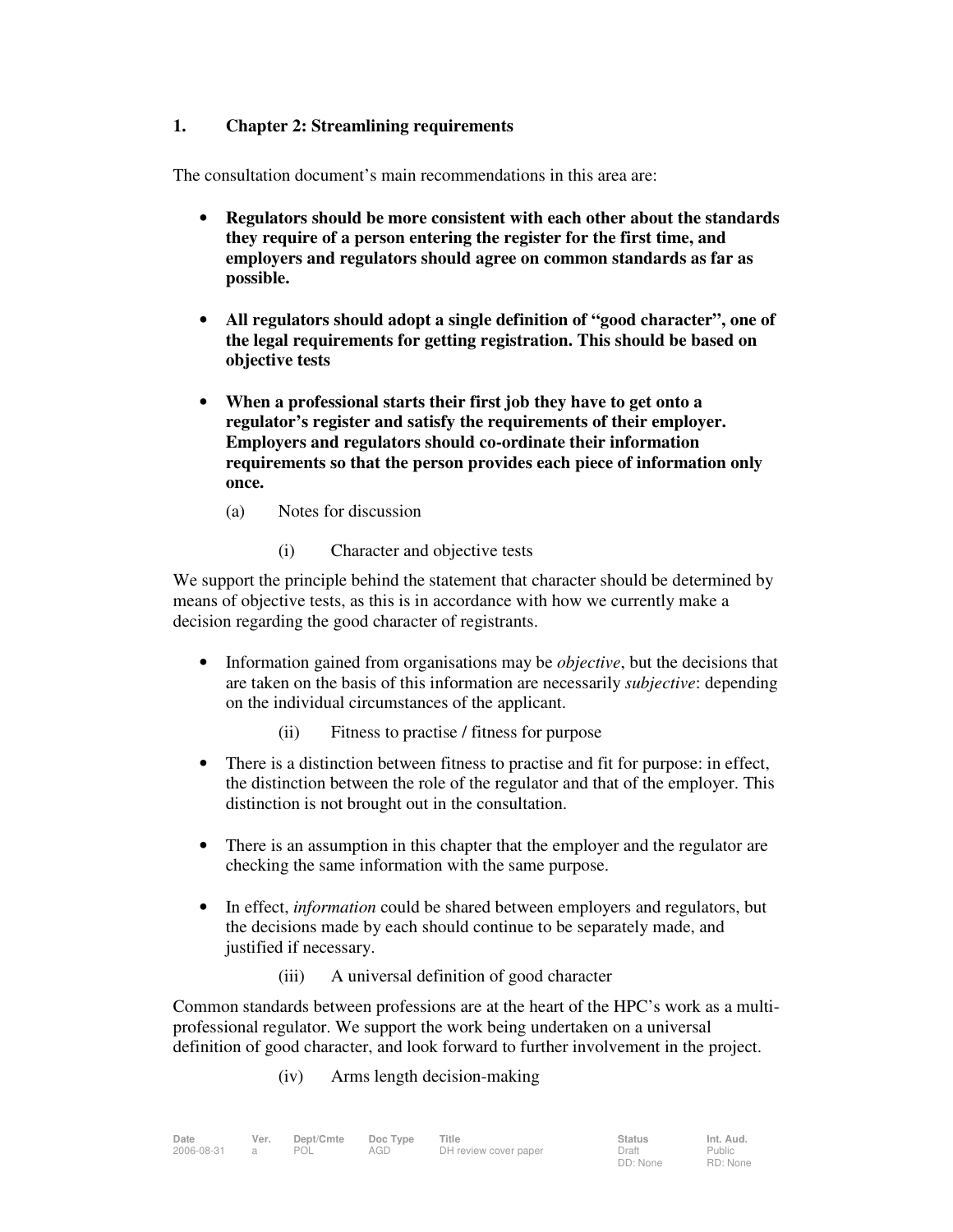At HPC, registration decisions are not made by employees, but instead by a panel of partners.

Separation is important for fairness and due process, so decisions can be made by panels (including members of the public and members of the professions) who have been appropriately trained.

It also means that the Executive can support the functions of these panels, and provide information to the Council and Committees who can review their functioning where necessary.

#### (v) Smart cards / credentialing

There is clear potential for technology to provide ways that information can be shared quickly and securely.

- However, technology can be expensive, and potential projects should be clearly defined and costed at the outset, to ensure that health professionals, through their registration fees, do not end up bearing the cost of mistakes.
- It is also important that those health professionals who do not work for the NHS do not end up subsidising IT solutions which only offer benefits for those who do.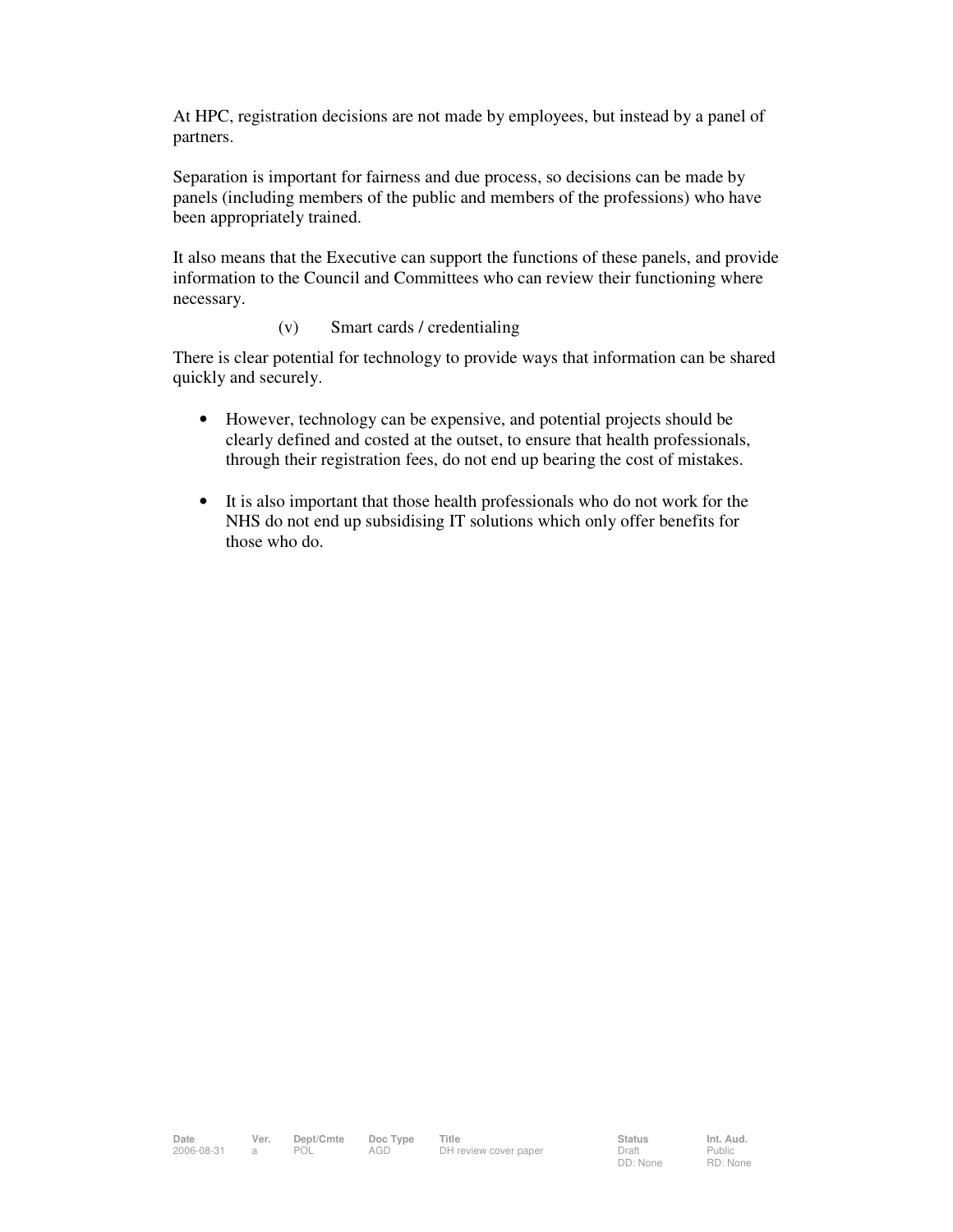### **2. Chapter 3: Revalidation**

The consultation document's main recommendations in this area are:

- **Revalidation is necessary for all professionals**
- **The regulatory body needs to be in charge of setting the standard which a person must meet to stay on the register.**
- **Information already collected by the employer/commissioner should be used to meet both their and the regulator's needs.**
- **The revalidation system should be both formative (an aid to development) and summative (a check that a required standard is met).**
- **Within the NHS, information gathered under the Knowledge and Skills Framework (KSF) should be the basis of revalidation. Any additional requirements should be justified by risk analysis.**
- **Professionals will fall into one of three groups for revalidation:** 
	- **i. employees of an approved body revalidation carried out as part of the routine staff management or clinical governance system.**
	- **ii. self-employed staff providing services commissioned by NHS primary care organisations – revalidation processes built into the relevant NHS arrangements and carried out under the supervision of the commissioning organisation**
	- **iii. all others regulatory bodies develop direct revalidation arrangements.**

• **The Healthcare Commission in England (or its equivalent in each of the other UK countries) should approve employers who can deliver reliable revalidation processes.** 

• **In addition to information from existing clinical governance systems, further information will be needed for a reliable assessment that a person remains fit to practise. This should however be proportionate and based on risk assessment.** 

The HPC supports the notion that health professionals must be fit to practise, and that the public must be assured that the registrants who treat them have continued to maintain their fitness to practise.

(a) Notes for discussion

The Council may wish to consider the following key questions:

- What is the definition of revalidation?
- What risks does revalidation aim to minimise or mitigate?
- What standards should health professionals be assessed against?
- By what means should this assessment be carried out?
- What is the outcome of the revalidation process?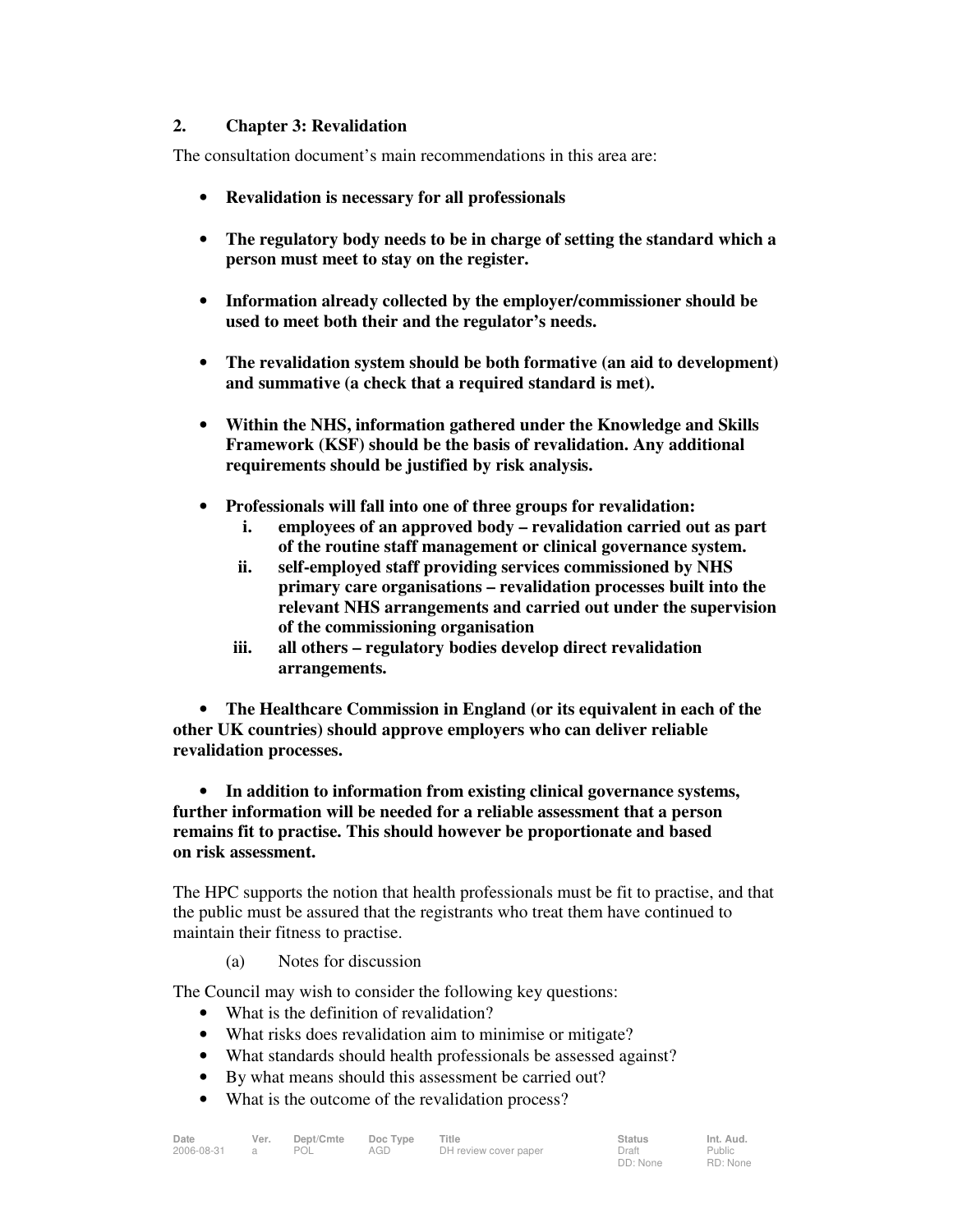• Who should fund the costs of revalidation?

Can HPC decide how far current appraisal systems could form all or part of revalidation until these questions have been worked through?

- (i) What is the definition of revalidation?
- Does there need to be a consistent definition of revalidation across the regulators?
	- (ii) What risks does revalidation aim to minimise or mitigate?

There are several possible definitions of revalidation. It could be, for example, a system that will:

- 1. bring to the regulators' attention health professionals who are not fit to practise, and who currently are not the subject of any fitness to practise process (is there evidence to suggest that this is currently an issue?);
- 2. lower the level at which fitness to practise processes are brought;
- 3. provide all health professionals with regular, developmental feedback that will encourage them to continue to meet high standards; or
- 4. 'catch' health professionals early, before an incident has occurred, or before fitness to practise proceedings would normally happen, prevent them from practising and / or provide a means by which they can be supported, trained and bought back into safe and effective practice (is there a link here to the work that the National Clinical Assessment Service does with doctors and dentists? The Council could recommend that in the first instance, the role of the NCAS should be extended to its registrants. This would only cover the statutory sector, but could be an important first step?)
- Results of CPD audits, when available, could provide information which would prove useful in establishing an evidence base for the categories of risk which are suggested in the review.
- Do the risks justify the costs of revalidation?
	- (iii) What standards should health professionals be assessed against?
- Models of medical revalidation could be said to depend on discrete, welldefined specialisms, strong involvement of established Royal Colleges, and a critical number of doctors engaged in reasonably similar practice to enable effective evaluation and analysis of results.
- Defining specialisms for each profession how could you then revalidate health professionals in emerging specialisms, or those at the forefront of a new area of the profession, where relevant expertise was only shared between a very small number of other professionals?
- How could or should revalidation work for those health professionals who work in education, management and research, or others in other roles related to their initial training, for example in health policy, or in industry? Council agreed in 2005 a broad definition of 'practising'
	- (iv) Collecting information on registrants' practice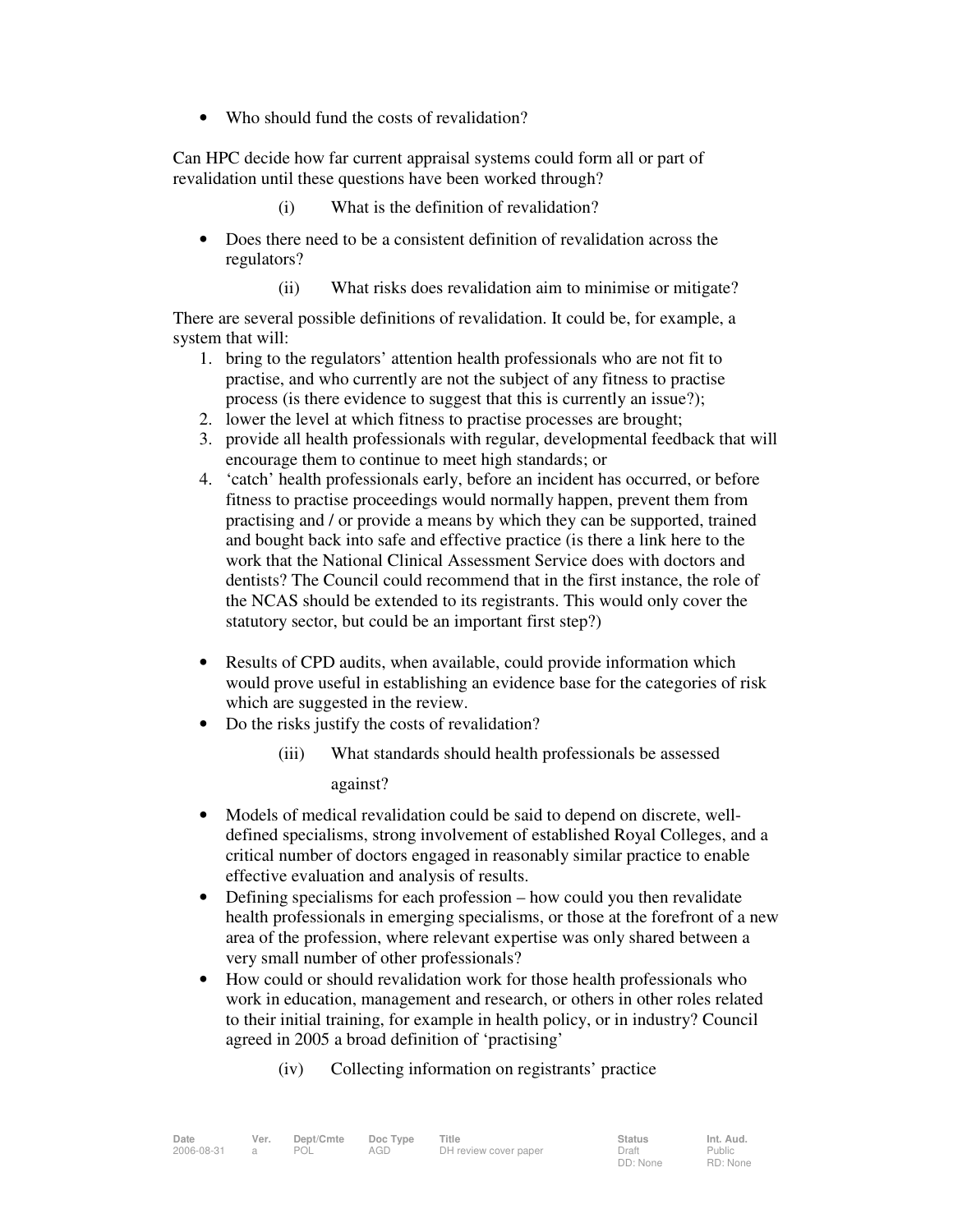The suggestion that revalidation should be risk-based accords with the Council's priority of making regulation risk-based and targeted.

- How can regulators consistently and reliably identify those registrants who are working in high risk areas?
- How could we ensure we don't discourage health professionals from moving into these areas?
	- (v) By what means should this assessment be carried out?
- Refer to current HPC system for international assessment, which costs (according to PKF exercise) £257 per applicant, which is paper-based, and unlikely to suffice for giving robust information about ongoing fitness to practise.
- Any assessment should probably include some practical element and also have a meaningful way of including patient feedback, and feedback from colleagues.
	- (vi) What is the outcome of the revalidation process?
- The review notably does not mention the anticipated outcome of revalidation. This is an important point that will also inform its definition, and the risks it helps to tackle. Specifically, does revalidation have a 'pass / fail' outcome? And if so, what are the consequences of 'failing'?
- One option is that revalidation leads to an agreed action plan to tackle identified areas where the health professional requires additional input or support. If so, what is the relationship of this process to existing fitness to practise processes?
- Any revalidation proposals may provoke questions from registrants similar to the concerns that were voiced around CPD, where registrants wanted specific information about the 'minimum' that they had to do in order to remain registered.
	- (vii) Formative and summative assessment
- Is there a conflict between formative and summative assessment? Formative feedback should be delivered in an environment which is 'safe', whereas any link between revalidation and re-registration could mean health professionals do not want to divulge information about themselves or their colleagues.
- A system currently operated in Canada by the College of Physical Therapists of Ontario is their 'Quality Management Program'. This incorporates existing CPD requirements as well as an "on-site" assessment of competence every 5 to 10 years. This system is purely developmental and supportive in nature. Information gathered during the program is explicitly "ring-fenced" and excluded from the college's fitness to practise or disciplinary procedures.
	- (viii) Engagement and communication
- Revalidation must be sufficiently clear so that members of the public can understand how health professionals are assessed and what this means. (This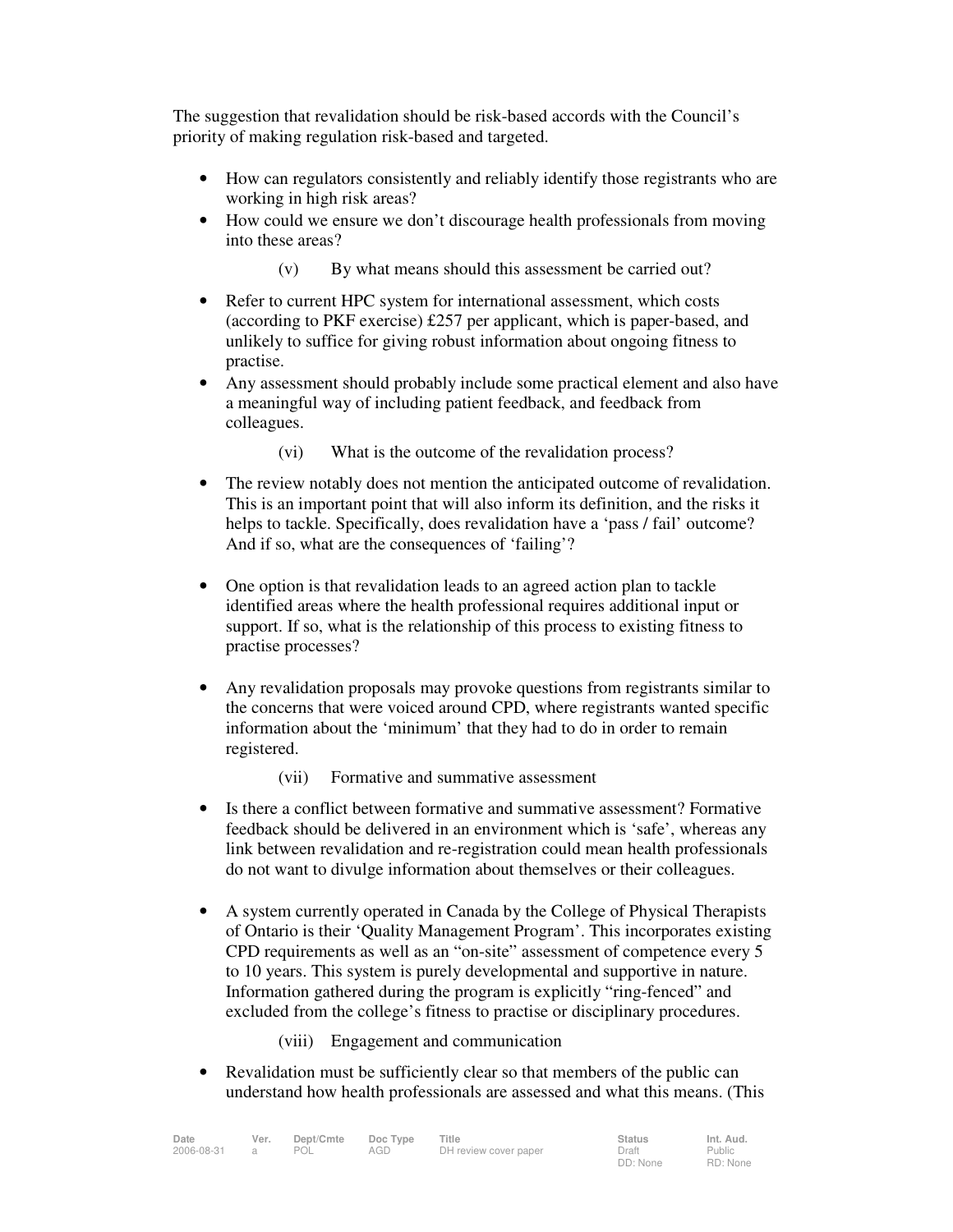links with Dame Janet Smith's views in the Shipman report, where she said that it was important that the public clearly understood not only what revalidation was designed to achieve but also its limitations.)

- How can we engage health professionals on the issue of revalidation? (lack of 'buy-in' was highlighted by Dame Janet Smith specifically as a weakness in the GMC's early proposals for revalidation)
- Engagement with other groups, including employers, professional bodies, and patient groups, would also be important.
	- (ix) Costs of revalidation
- However revalidation is designed or implemented, it is likely to be extremely expensive, and could directly lead to substantial increases in registration fees, which would be likely to be unpopular with registrants.
- In addition to the operational costs of running any system for revalidation, there would also be the costs of developing standards, communication, and publicity, and set-up costs for establishing the resources to support the process.
	- (x) A cultural shift?
- There is an ongoing move in regulation, from initial assessment of fitness to practise towards ongoing fitness to practise. This can be seen in issues such as CPD and post-registration qualifications. This is a cultural shift, which may take time.
- There are other steps that regulators can take, and are taking, to support ongoing fitness to practise, which fall short of revalidation. These include publishing guidance, giving advice to registrants who have queries about standards, and linking CPD with re-registration.
	- (xi) Conclusion
- Has the case been made for revalidation of the health professionals on HPC's register at this time?

The following might be elements that the Council would want to see in place before it could be taken forward:

- Exploration of the risks, benefits, and costs of revalidation
- Revalidation introduced for doctors, and the success of the process, including benefits and costs, reviewed
- Information gathered from our CPD audits indicating possible risk factors
- Analysis of fitness to practise data from across the regulators, indicating further possible risk factors
- Careful engagement and communication with health professionals, explaining the evidence base and the case for revalidation
- A pilot of any system developed, with a full review, and lessons learnt, before more widespread implementation.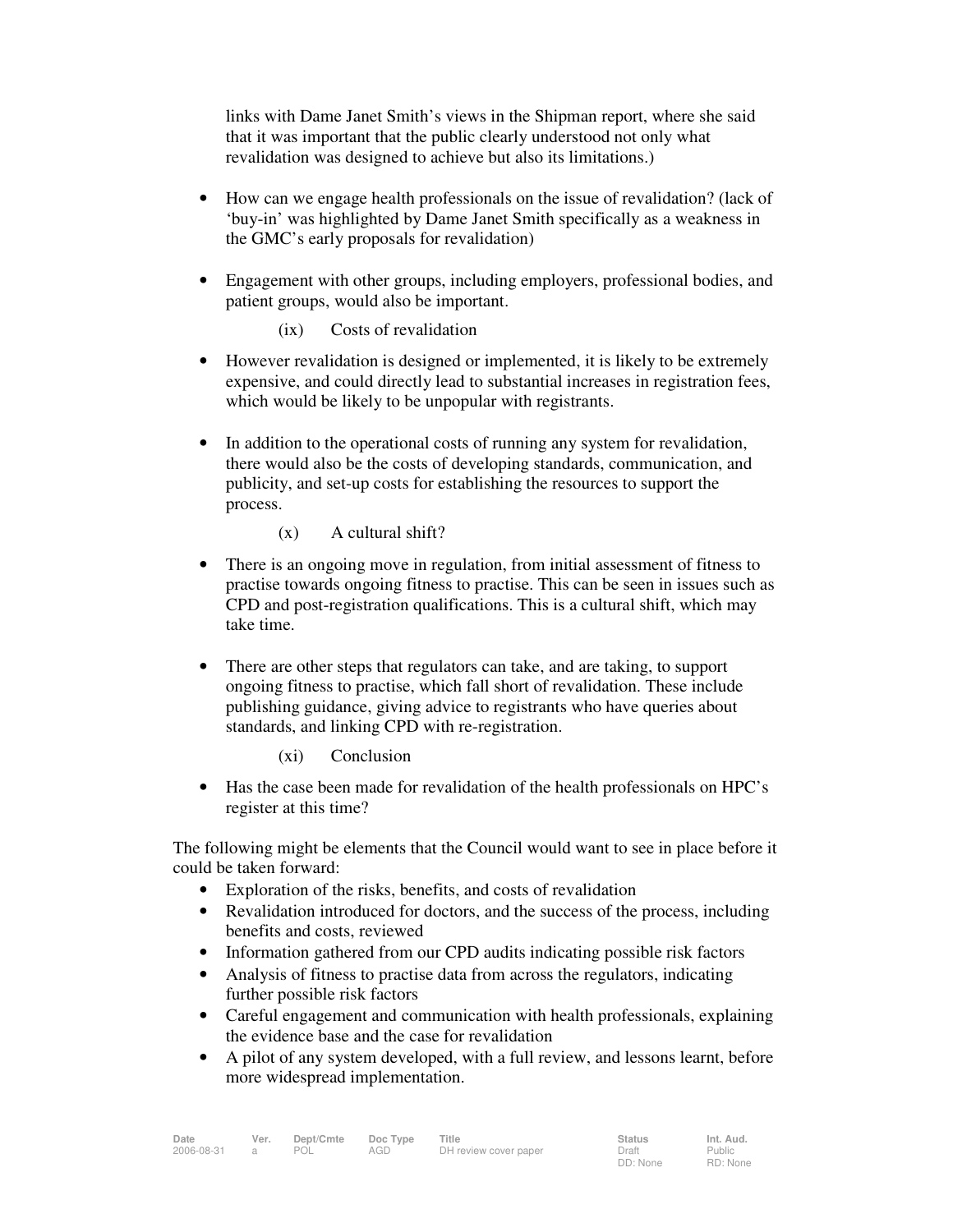### **3. Chapter 3: Post registration qualifications**

In chapter 3 of the consultation document, the last paragraph is a recommendation around marking registers with post-registration qualifications. This has been pulled out and tackled separately since this is an important issue.

The consultation document's main recommendation in this area is:

**Post-registration qualifications should be recorded in the register where the specialisation is relevant to patient care and patient safety, can be defined in terms of extra skills acquired, and is at a level substantially beyond basic registration.** 

### (a) Clear criteria

• Should there be clear, published criteria for marking the register? Some postregistration qualifications may be relevant to registration, and others will not and should not be marked.

Such criteria could include:

- A link between the qualification in question, and a particular role or function which cannot be adequately and safely carried out without the qualification
- A danger to the public if the Register is not marked (eg: people who are unqualified are performing the role)
- A need for the public to easily identify suitably qualified health professionals.
- A clear identification of risk and how this risk would be mitigated by the Register being marked
- A benefit in marking the Register which outweighs the restriction imposed by limiting the role only to those people who have completed the qualification.
	- (b) Identifying the appropriate level

This recommendation is also very NHS-focussed, particularly in the identification of Band 7 as the level at which specialisation should be recorded.

Further research could be needed here, to identify:

- how to identify equivalent levels outside the NHS;
- how many registrants were working at this level or above, and how many below;
- how many of the registrants working above this level had a specific qualification in order to do so, and how much commonality there is in terms of qualifications gained / areas studied; and
- how many registrants working above this level did not take a specific qualification, and instead had gained appropriate skills and knowledge through a combination of experience and a range of CPD activities.
- (c) Approving programmes and setting standards

Thus far, the issue of post-registration qualifications has not been limited to 'marking the register'. It also entails setting and consulting on standards, and carrying out programme approval: this area is not mentioned at all in the consultation document.

(d) Restriction of function or title?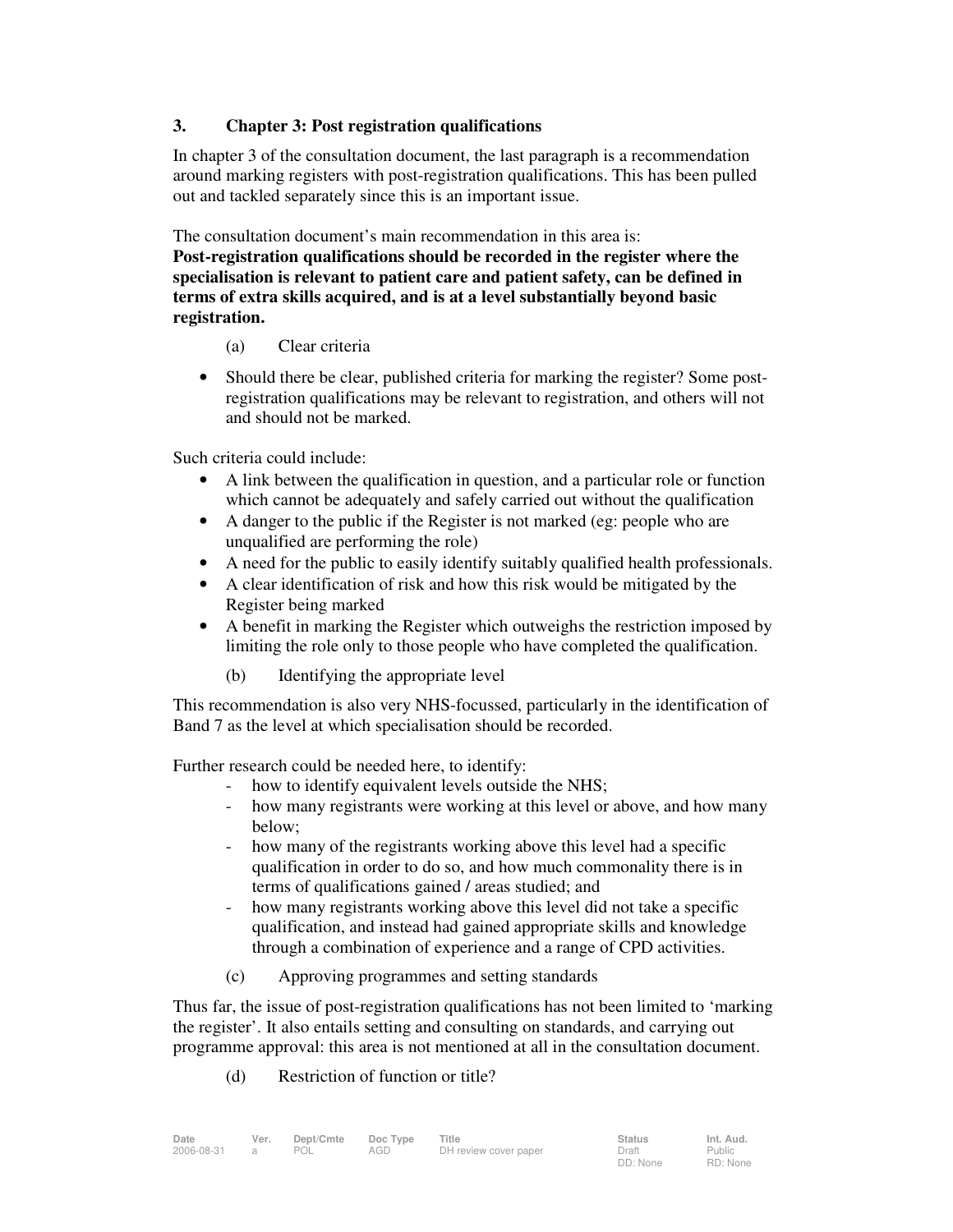- How does marking the register affect who can carry out the role associated with that qualification? (In the case of supplementary prescribing, and local analgesia and prescription only medicine, specific legislation restricts the prescription and administration of certain drugs to only those registrants whose registration is marked appropriately.)
- Without some kind of restriction either of a professional title, or legislation restricting function, does marking the register add to public protection?

Public RD: None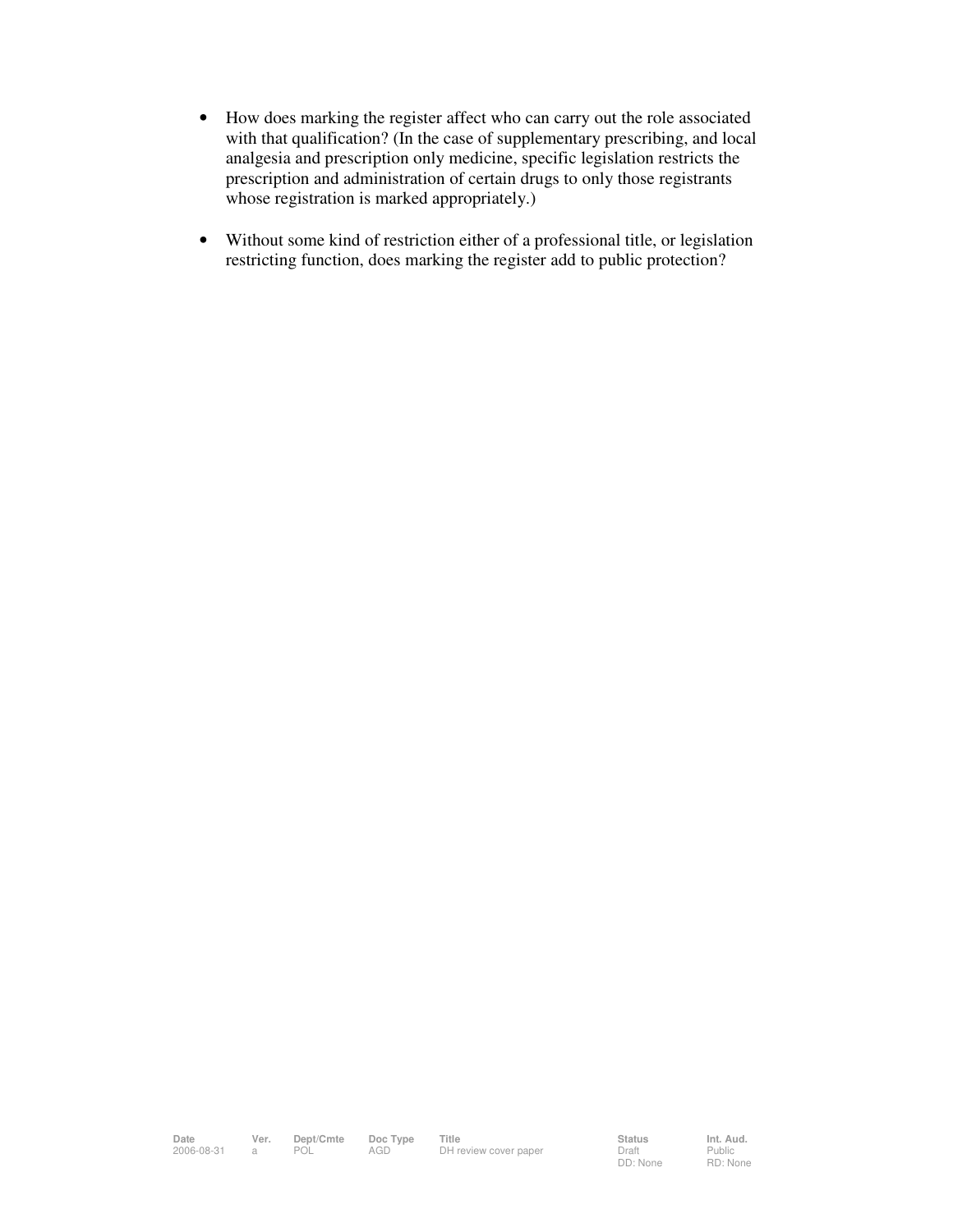#### **4. Chapter 4: Fitness to practise**

The consultation document's main recommendations in this area are:

- **There should be a single source of advice to those who want to express concerns about registrants and a single investigation process at local level that would provide a report and evidence that would, where possible, meet the various needs such as resolving a complaint and deciding whether to refer to a regulator.**
- **CHRE should organise the agreement of protocols for local investigation which would ensure that their findings of fact could be relied on by regulators if a case had to go to them for resolution. Their audit role should be extended to include a duty to sample decisions taken by regulators not to proceed to formal investigation of cases referred to them.**
- **Employers should remain ready to refer the most serious cases to the national regulator, that is, every case where investigation might lead to removal from the register.**
- **The task of adjudicating on concerns about impaired fitness to practise should be carried out either (a) by a single separate adjudicator for all the professions; (b) as now for the non- medical professions, or (c) under the control of regulators as now, but by shared panelists working to common standards. Comments are invited on this.**
- **Each panel hearing a case would include lay and professional members, the background of the professional ones chosen with regard to the area in which the person appearing was working.** 
	- (a) Notes for discussion
		- (i) Complainants

The whole of this chapter of the consultation document is very employer-focussed. Regulators receive complaints from a range of stakeholders and a range of different types of complainant.

- (ii) The single source of advice for complainants
- HPC supports the notion of a single source of advice for complainants (referred to by Dame Janet Smith in the fifth Shipman report as a 'single portal'), in order that they can be appropriately routed in order to pursue their complaint.
- How could it be ensured that complaints were not prevented from reaching the regulators because members of the public were disinclined to follow this route, and preferred another?
	- (iii) Endorsements of our work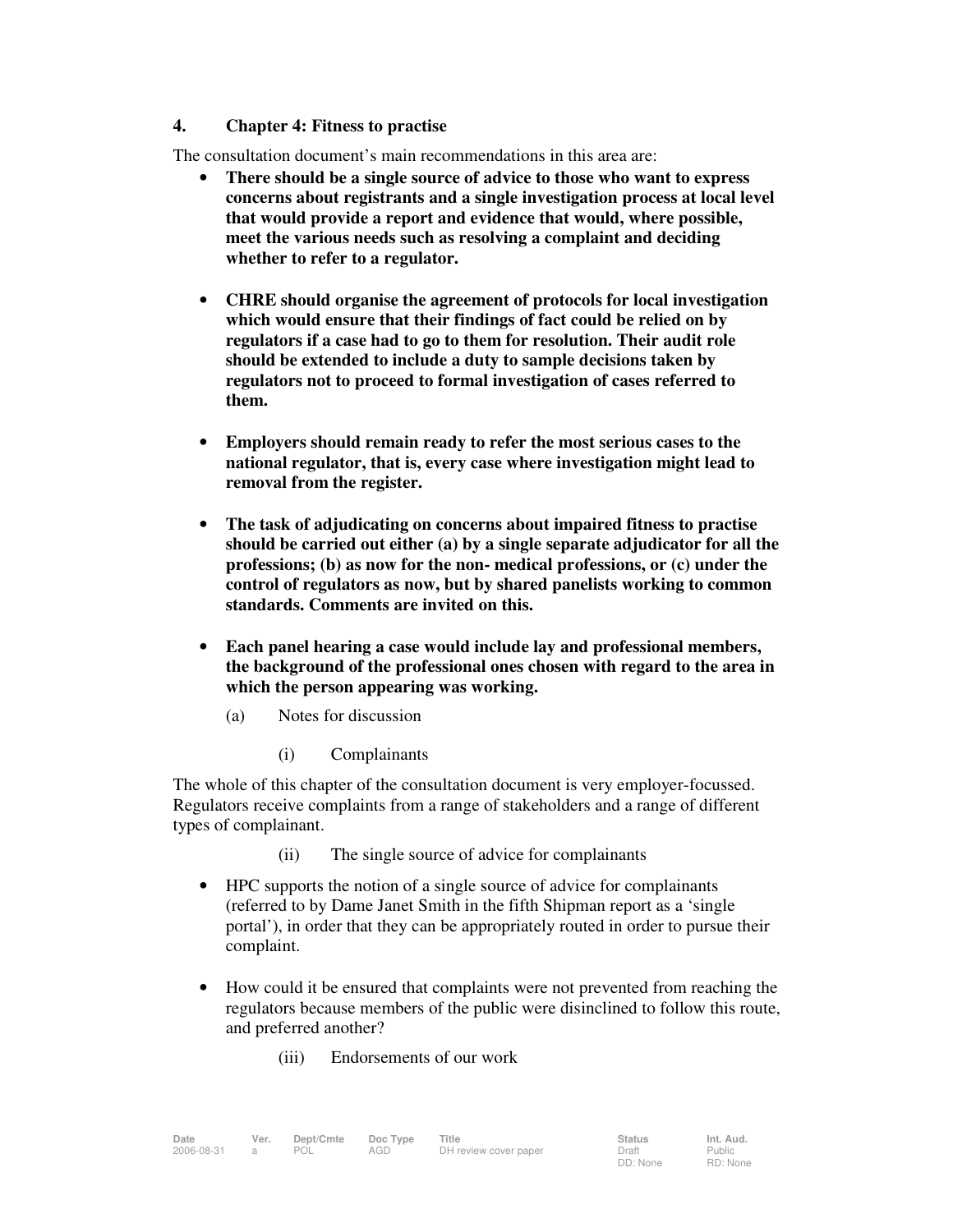The review identifies several pieces of work that our Practice Committees and Fitness to Practise (FTP) team are currently working on around improving the process, and we are pleased to see these highlighted as examples of best practice:

- Witness care;
- Helpline to take complaints; and
- Better information for complainants.

#### (iv) Initial notification of concern

The consultation document says, '*It might be possible to introduce a threshold of seriousness below which all cases has to be resolved locally'* and, '*Work is already in hand to determine the thresholds at which regulators would accept referral of cases from PCTs.'*

At HPC we encourage employers to contact us at an early stage if they have concerns about a health professional that could affect their fitness to practise.

- The risk in promoting local resolution is that a serious case could be missed. Is this risk outweighed by the benefits of local resolution?
- There is a range of sanctions available to a regulators' fitness to practise panels, not only striking off (which is the sanction most referred to in the consultation document).
	- (v) Investigations

The consultation document says that, *'there should be a single investigation at local level that would provide a report and evidence for … different purposes'* and *'CHRE should organise the agreement of protocols for local investigation which would ensure that their findings of fact could be relied on by regulators if a case had to go to them for resolution.'*

- This assumes current duplication of effort by employers and regulators, and our experience does not necessarily bear this out.
	- (vi) CHRE audit of initial investigation

The consultation document says, *'CHRE's responsibilities should be extended to include audit (possibly on a sample basis) of the initial investigation stage'* 

- It is not clear from the wording here is at what stage CHRE should become involved, and with what powers? Does this mean, for example, that CHRE should investigate those cases that are received by the regulators and closed before the investigating stage. (Dame Janet Smith's fifth Shipman Enquiry report said that 65% of complaints received by the GMC were 'administratively closed' by a member of staff, without ever going any further through the process.)
- Or is this intended to mean a role for CHRE in reviewing those cases that were deemed to have 'no case to answer' at Investigating stage? This could be a useful addition to their powers. A review of how this functions across the regulators, with conclusions drawn about how decisions can best be weighed up, determined, and justified, could prove helpful. However, what is not clear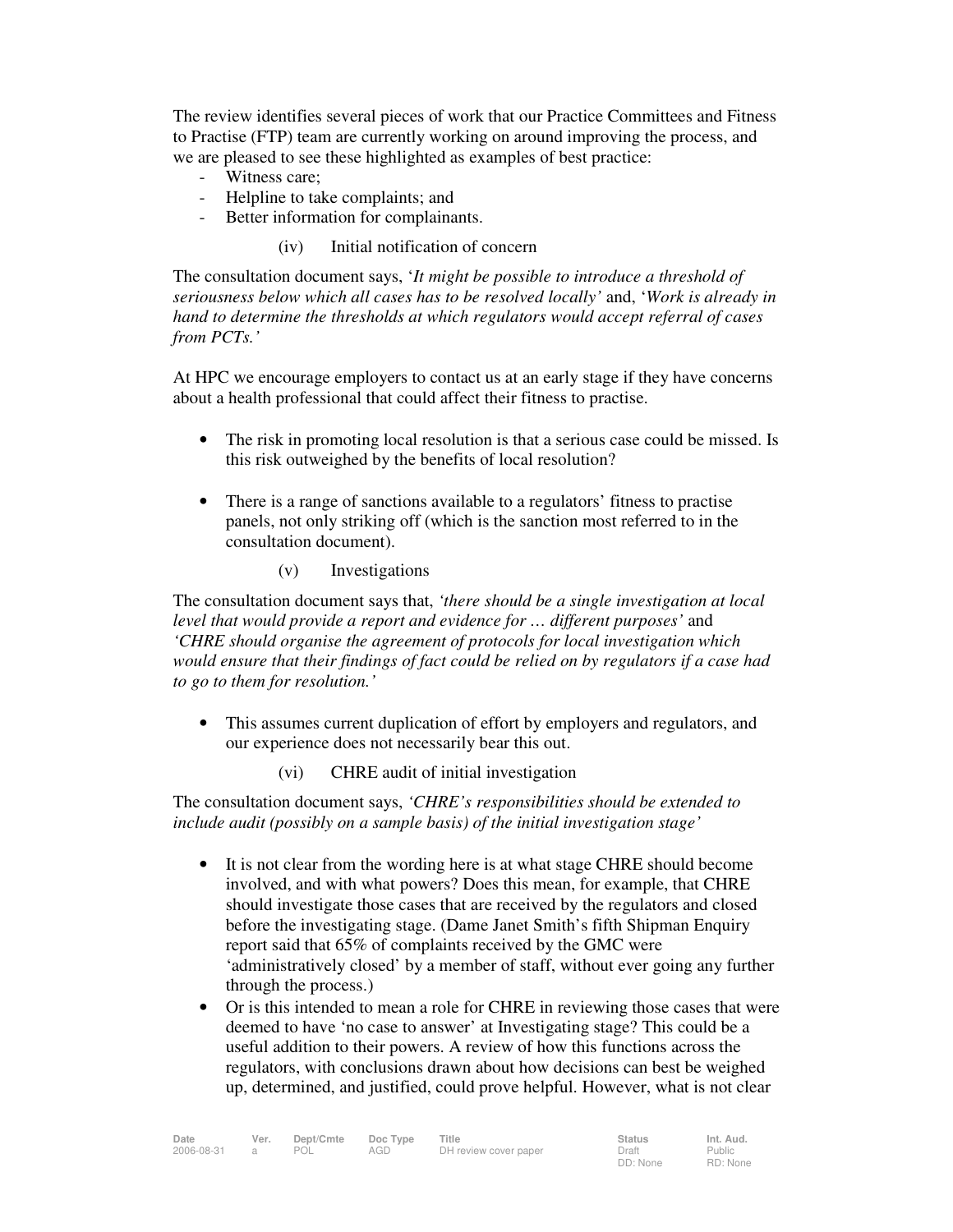is what power would CHRE then have, if they determined that a panel had incorrectly determined that there was no case to answer? Automatic referral to a hearing?

(vii) Adjudication

We keep our fitness to practise panels at arm's length from the organisation by a number of measures. The most important of these is ensuring that Council members do not sit on panels. We also do not direct panels towards a particular sanction. We have also separated the role of the Hearings Officer (who fixes the hearing, arranging panel members, room bookings, etc.) from that of the Case Manager who deals with the lawyers and other aspects of the case.

The consultation document outlines three possibilities for adjudication of fitness to practise hearings. Each is outlined below, with potential benefits and disadvantages.

#### **Option 1: a single adjudicator**

Benefits:

- Consistency of decision-making.
- Removes the uncertainty around regulators' potential conflict of interest.
- Increased public recognition of regulation through greater consistency.

Disadvantages:

- Costs of the single adjudicator, and who would meet these. Costs would include not only the costs of adjudicating, but also additional organisational costs: Human Resources, Information Technology, facilities and buildings, Communications, etc.
- How could full-time panel members be recruited for the smaller professions? Professional input into panels is important not only for matters which are particular to that profession, but also in terms of professionals' faith in the process.

### **Option 2: a separate adjudicator for doctors, while preserving arrangements for other regulators**

Benefits:

- Regulators would not lose the work done thus far in establishing systems, recruiting panels, training panel members, etc.
- This could function as a pilot, to test the new arrangements with one professional group, and act as a basis for future decisions on adjudication.

Disadvantages:

• A difficult precedent is set by having arrangements that are dramatically different for doctors to those that exist for other health professionals.

### **Option 3 : panels drawn from single pool, trained by CHRE**

Benefits

- Clear separation of function.
- Referral of unduly lenient decisions could then be done by the regulator: this would be consistent with the regulators' role of acting in the best interests of the public.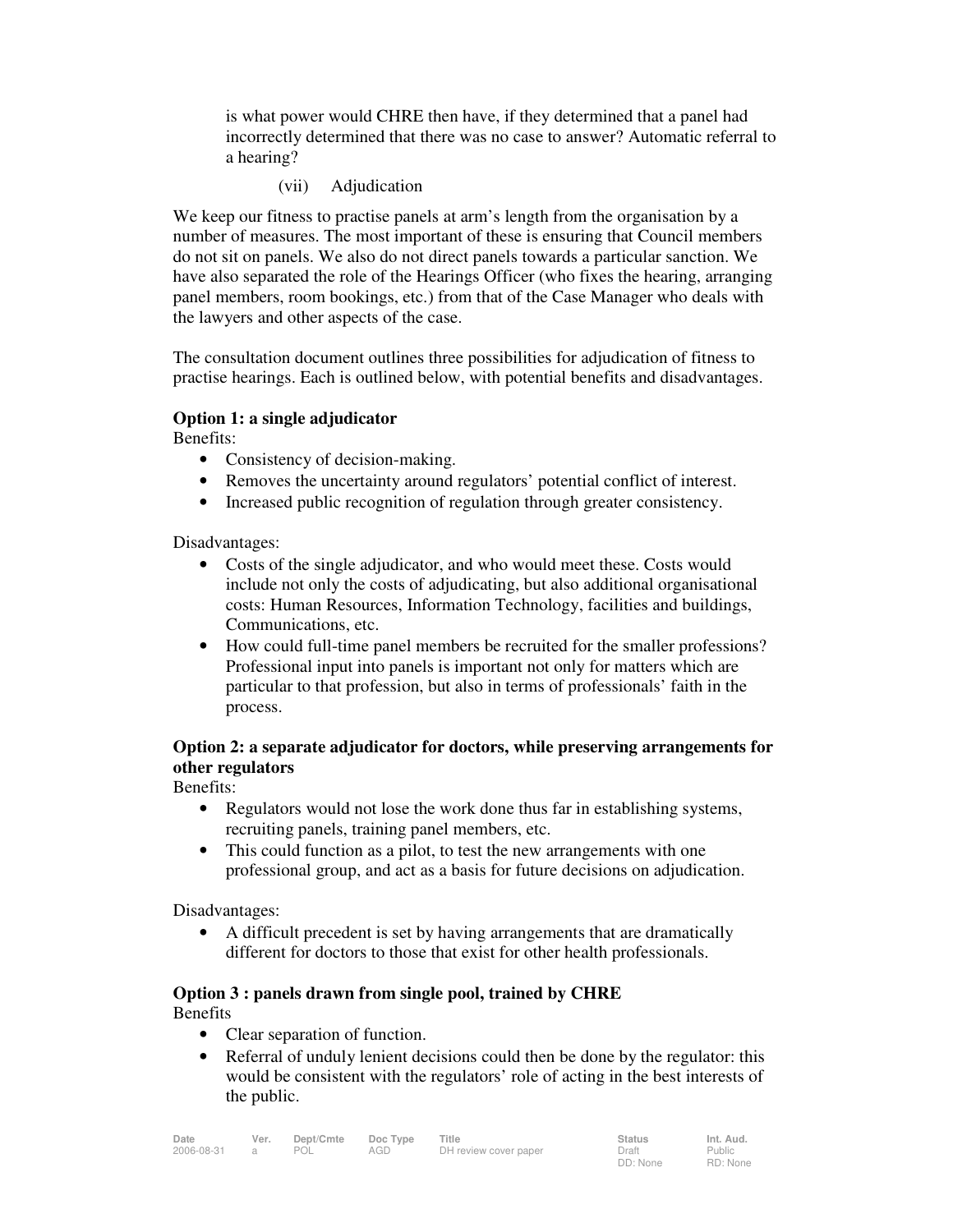#### Disadvantages

- Panel members would require training across a variety of regulatory systems (unless the necessary rule changes to bring about this approach were accompanied by other rules to further standardise the fitness to practise systems of the regulators.)
- Funding for the additional functions of CHRE: recruitment, training, reviews, etc.

Public RD: None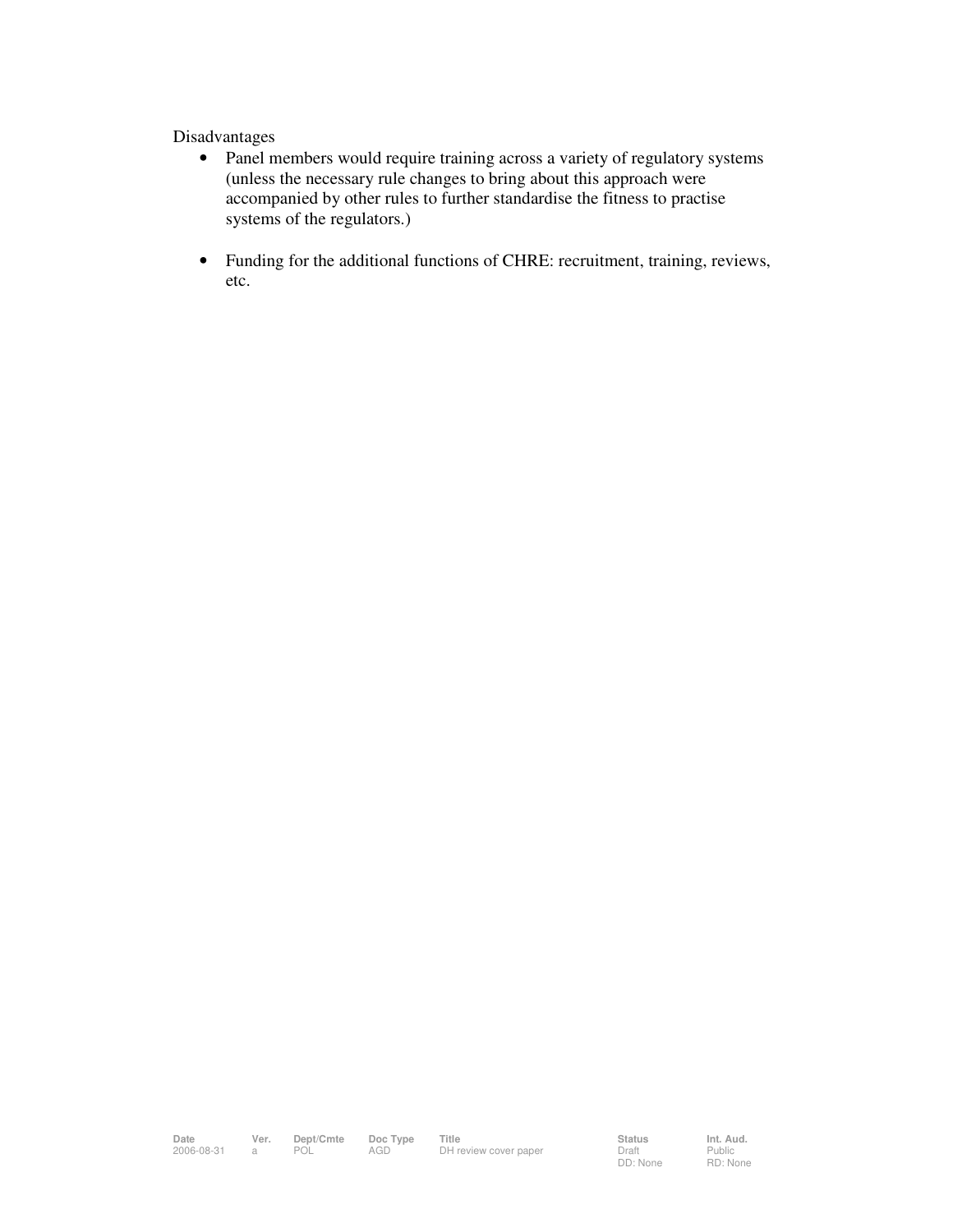#### **5. Chapter 5: Healthcare support workers**

The consultation document's main recommendation in this area is:

**A successful outcome to the Scottish pilot of employer-led regulation of support workers could lead to the adoption of a UK-wide employer-led approach to the regulation of this group of workers.** 

- (a) Notes for discussion
- An employer-led approach to this group could help to mitigate the concerns that have been expressed elsewhere that statutory regulation might be too strong an approach for this group.
- Building on the ongoing Scottish project could be a sensible and measured way of building on their work and ensuring we don't 'reinvent the wheel'.
- However, the relationship between the independent body holding the database, and the employers who would in effect populate the database, would need to be clear.
- Because some (although not all) people progress from a support worker role to a professional role, there would need to be good lines of communication between the employer-led solution and the regulators.
- An employer-led solution could only offer protection to patients in the NHS. It is possible that the development of an employer-led solution might provide the basis for a UK-wide statutory solution in the future?
- There is a precedent for the regulation of workers who are not at what might be termed 'professional' level, in terms of the regulation by the General Social Care Council of social care assistants, and the regulation by the General Dental Council of professions complementary to dentistry.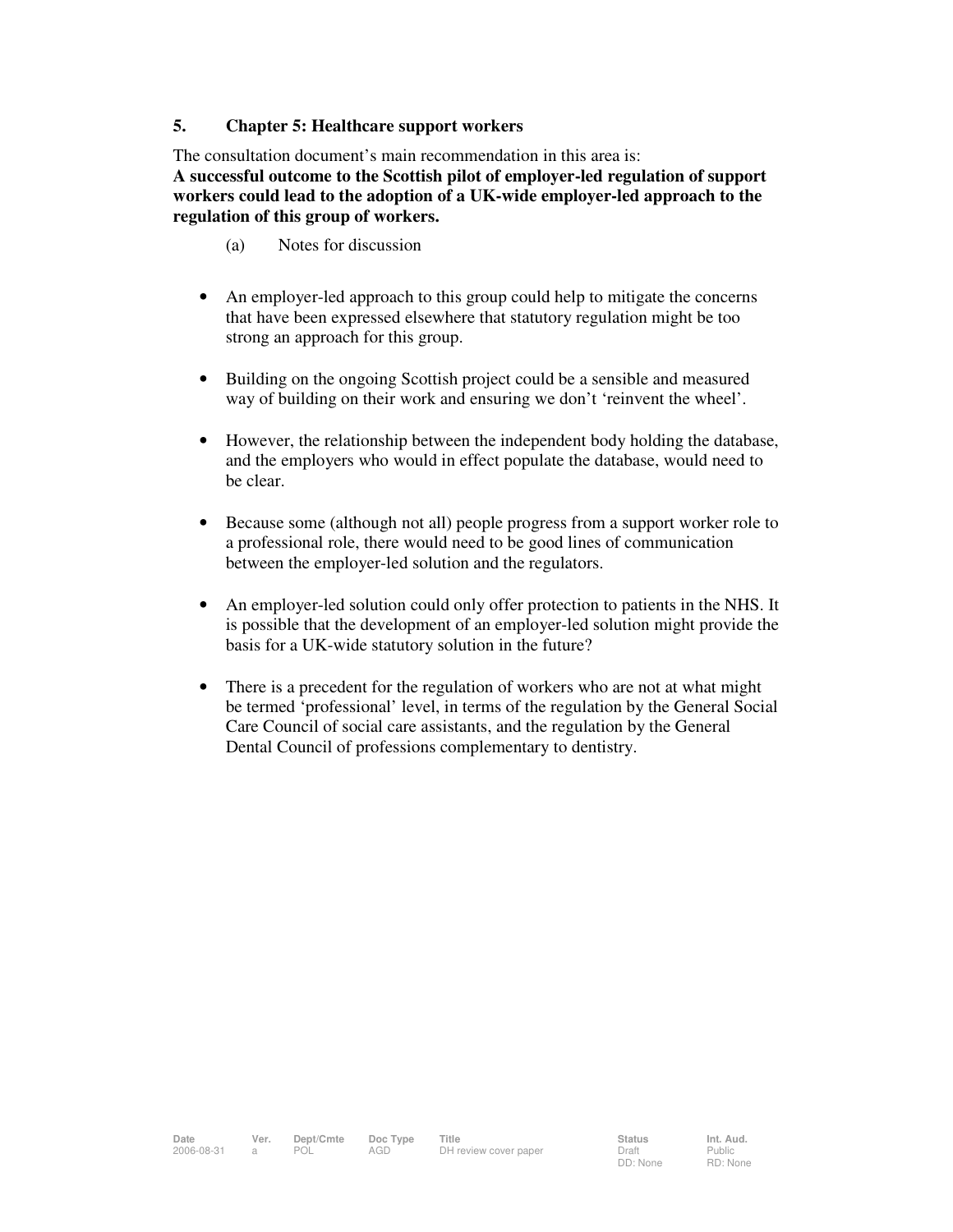#### **6. Chapter 6: New roles**

The consultation document recommends that:

- **The new roles using the working titles of Anaesthesia Practitioner, Emergency Care Practitioner, Endoscopy Practitioner, Medical Care Practitioner and Surgical Care Practitioner need statutory regulation, if healthcare providers agree they are fit for purpose.**
- **Work remains to be done about the exact form this should take: whether they should be regulated as one group with specialisms, or as up to five separate groups.**
- **One or more existing regulators will become the "lead regulator" for new groups. The lead regulator will set the standards applying to everyone registering as a member of the new group. Where someone joins the new group from an existing profession, they can remain registered with their existing regulator** 
	- (a) Notes for discussion
		- (i) Criteria for regulating new groups

We welcome the review's endorsement of the HPC's criteria for assessing applications by what we term 'aspirant groups'.

- Regulation offers benefits to the public, but also imposes restrictions.
- Regulation in the past has normally been based on the identification of clear professions, normally with a professional identity which extends beyond a particular work-setting or job role.
- A role should be UK-wide before it is regulated, in the interests of public recognition, consistent regulation, and transferability of qualifications and workforce mobility.
	- (b) Distributed regulation

The issue of distributed regulation raises a number of questions:

- Public recognition and understanding of the system. If a member of the public wished to complain about a health professional, they may have no way of knowing who their regulator was without asking asking either the professional themselves, or their employer, which they may be unwilling to do.
- Consistency in decision-making in fitness to practise processes.
- The consultation says, 'many professionals feel a degree of loyalty to the specific group in which they were first registered'. Professional loyalty is important and should not be disregarded, however, is professional loyalty, a sufficient reason for developing a model of distributed regulation?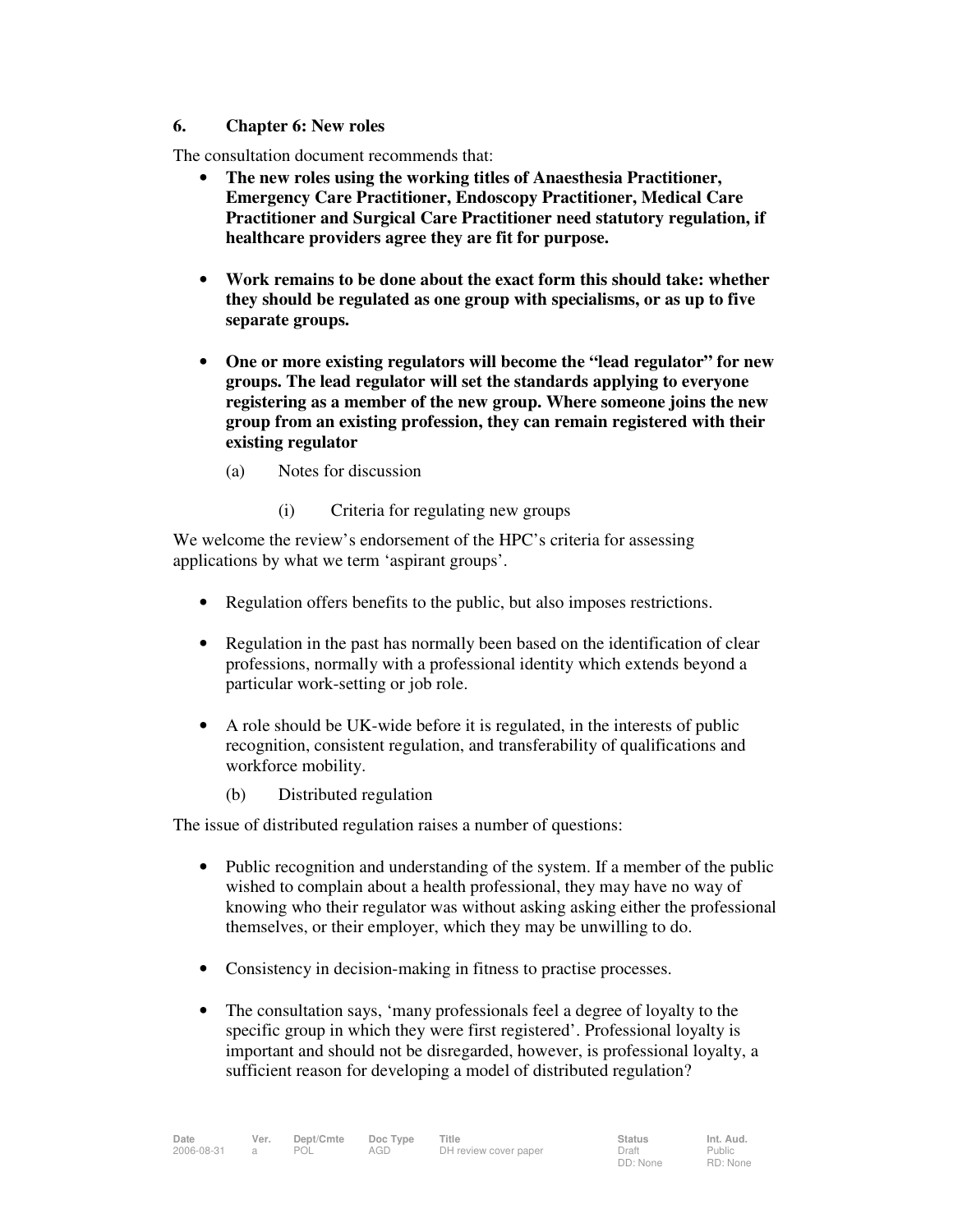- **7. Chapter 7: role, structure, functions, governance and numbers of regulators** 
	- **All regulators have the same role of protecting the public.**
	- **There are substantial areas in which common standards would be desirable – in particular most aspects of conduct. The regulators and CHRE should work to introduce common standards in all those areas where this would benefit patient safety.**
	- **Some or all of the elected professional members of Councils should be replaced by appointed professional members.**
	- **Comments are invited on the future balance of Councils between professional and lay members, with the possibility of either a professional majority of one, a lay majority of one or no change.**
	- **Changes are needed to the membership of CHRE's Council.**
	- **Any new profession coming into statutory regulation should be regulated by one of the existing regulatory bodies, most likely the HPC.**
	- **The PSNI should remain as an independent body for the time being but with shared functions with the RPSGB. In the longer term, however, the two societies should amalgamate into a single UK body, following the passage of the necessary primary legislation. At the same time any necessary changes can be made to clarify the separation of the RPSGB's regulatory and professional lead functions.**
	- **We will keep under review the question of whether harmonisation delivers the appropriate benefits or whether there should be further progress towards fewer regulatory bodies. We will review the position after five years, in 2011.** 
		- (a) Notes for discussion
			- (i) Sharing functions

HPC regulates thirteen health professions by operating common operational processes, and common standards with profession-specific elements where appropriate. We believe that this provides a strong basis to show that sharing functions could work.

- (ii) Regulating and promoting the profession
- Should any requirement for a regulator to 'promote' the profession be removed from the legislation, to clarify the role of regulators in protecting the public, and to further make clear the distinction between a regulator and a professional body?
	- (iii) Common standards

| Date       | Ver. | Dept/Cmte | Doc Type | Title                 | <b>Status</b>     | Int. Aud.                 |
|------------|------|-----------|----------|-----------------------|-------------------|---------------------------|
| 2006-08-31 |      | POL       | AGD      | DH review cover paper | Draft<br>DD: None | <b>Public</b><br>RD: None |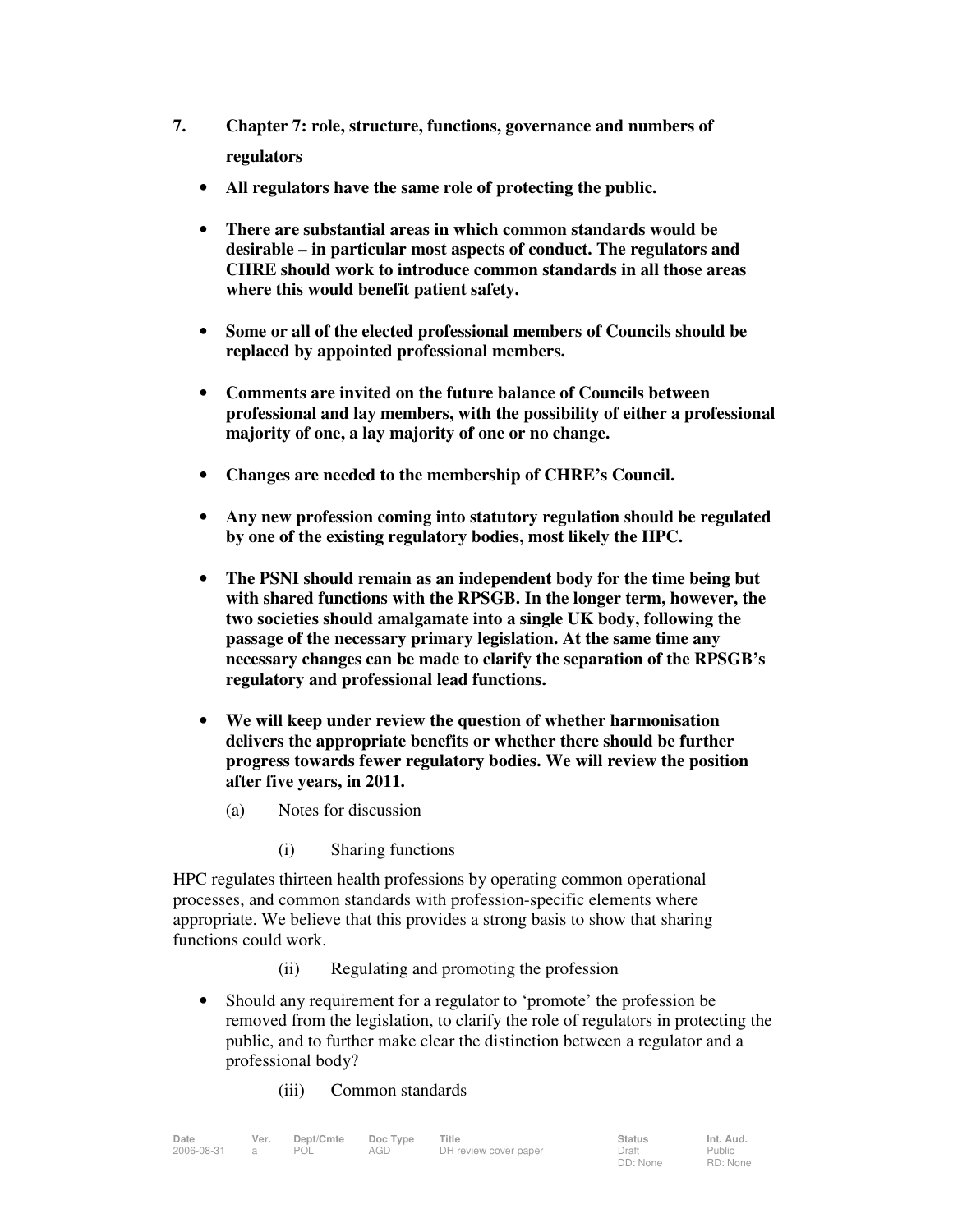One of the most important areas where common standards could potentially be agreed is the various standards of conduct, performance and ethics that the regulators publish. (Common principles have already been agreed between the regulators in 2001).

There could be several benefits to a joint approach from the regulators to this work:

- Lack of duplication in establishing and reviewing standards
- Scope for joint work in patient public involvement for example so that regulators were not duplicating approaches to the same patient and consumer groups on similar issues.
- Scope for joint publicity and communication (ref: the joint regulators' PPI group and the joint publication), and enhanced public profile of the standards.
	- (iv) The make-up of Councils

The Council has been discussing at length the topic of the possible re-structuring of the Council. The Council has agreed that registrant members should no longer be elected, but should instead be appointed. Council has also agreed that Councils should be small, to aid effective decision-making, and that an appointed Council should elect its President.

- The structure of Councils must ensure partnership working between professionals and members of the public, and must also help to counter the public perception that regulators are, '*dominated by members of the profession they regulate'* (to quote the consultation).
- Should Councils in future be constituted with a lay majority of one, rather than a professional majority? In practice this is likely to not have a huge effect on the working of the Council, but would send a strong public message about the purpose of regulation.
	- (v) Changes in the make up of CHRE's Council
- While CHRE was establishing itself, it was very helpful to have strong links between each of the nine regulators, and the CHRE, through the President of each regulator sitting on the CHRE's Council. However, now as CHRE's role is established, and its work underway, a change to the make up of CHRE's Council would be welcomed.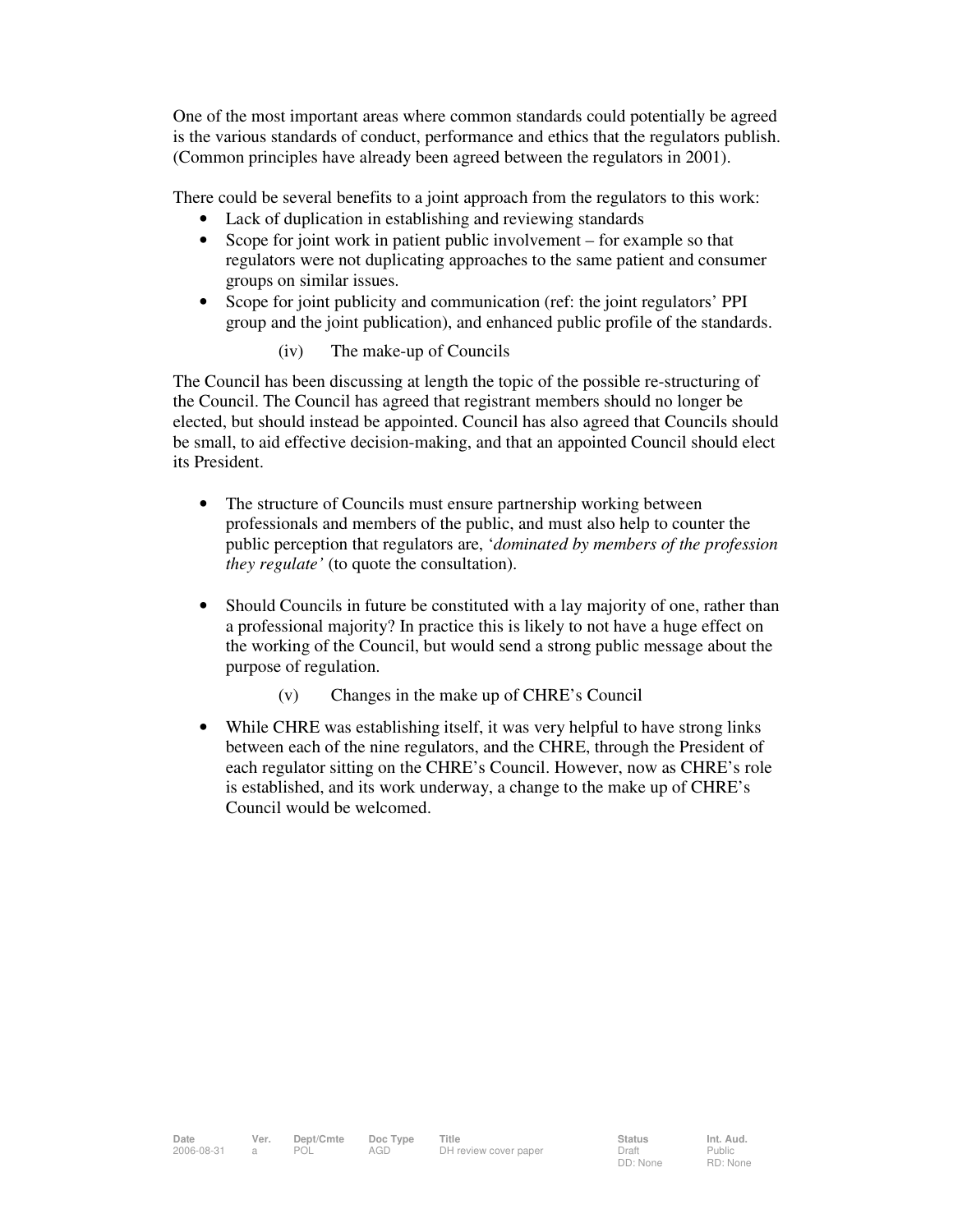### **8. Chapter 8 Connections with CMO's report Good doctors, safer patients**

- (a) Notes for discussion
	- (i) Disclosing soft information

The consultation document recommends that soft information, 'indicating possible rather than clear concerns', should be 'confidential to the regulator, and disclosed only under certain conditions to for example an employer rather than the public.'

- The disclosure of soft information ties into the proposals for an Independent Barring Board, as part of the implementation of the Bichard report.
- It would be important to define what soft information could be disclosed, and particularly on for what purpose and to whom the soft information would be given out.
- How can regulators reliably determine who is an employer? The assumption behind the consultation document appears to be either that employers are NHS Trusts, or that there is a fixed number of organisations who employ health professionals, who can be identified and their identity validated.
- Would assuring ourselves that information was being given out *only* to employers involve, in effect, maintaining a register of all organisations and individuals who employ health professionals? This would involve considerable time and resources.
	- (ii) Language testing

We would very much welcome any move that would allow us to require evidence of proficiency in English when an EEA applicant applied to us for registration.

(iii) Registration of students

We note with interest the recommendation to register students. This is an issue that our Education and Training committee have recently considered. The Committee considered that the case for the registration of students had not been made because the Council can currently assess applications for registration, and is not compelled to register those who have completed an approved course. The Committee also noted that student registration would involve duplication of effort. The committee also considered that there was not sufficient evidence to show that student registration would be proportionate to the perceived problem.

- (iv) NHS addiction service
- The introduction of an addiction service for health professionals is a positive suggestion that could help to rehabilitate health professionals.
- It would be important that this could be accompanied by action from the regulator where appropriate.
- However, not all health professionals work in the NHS.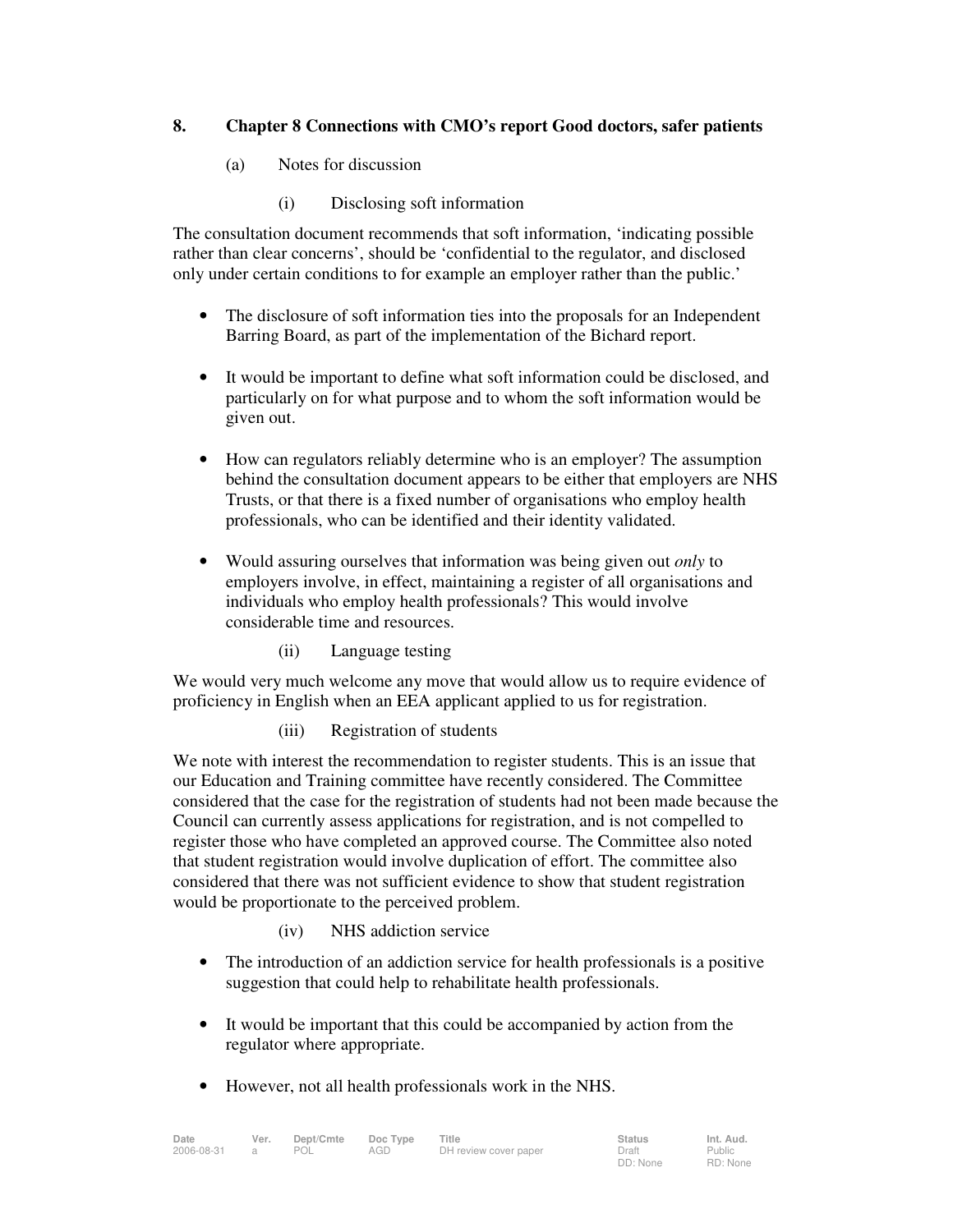### (v) Civil standard of proof

The review's recommendation that regulators should use the civil standard of proof is sensible and welcomed, and a strong endorsement of our current fitness to practise system.

We find the civil standard of proof to be a useful, fair and proportionate way of admitting evidence, and conducting fitness to practise proceedings.

Date Ver. Dept/Cmte Doc<sup>Type</sup> Title **Status** Status Int. Aud. 2006-08-31 a POL AGD DH review cover paper Draft

DD: None

Public RD: None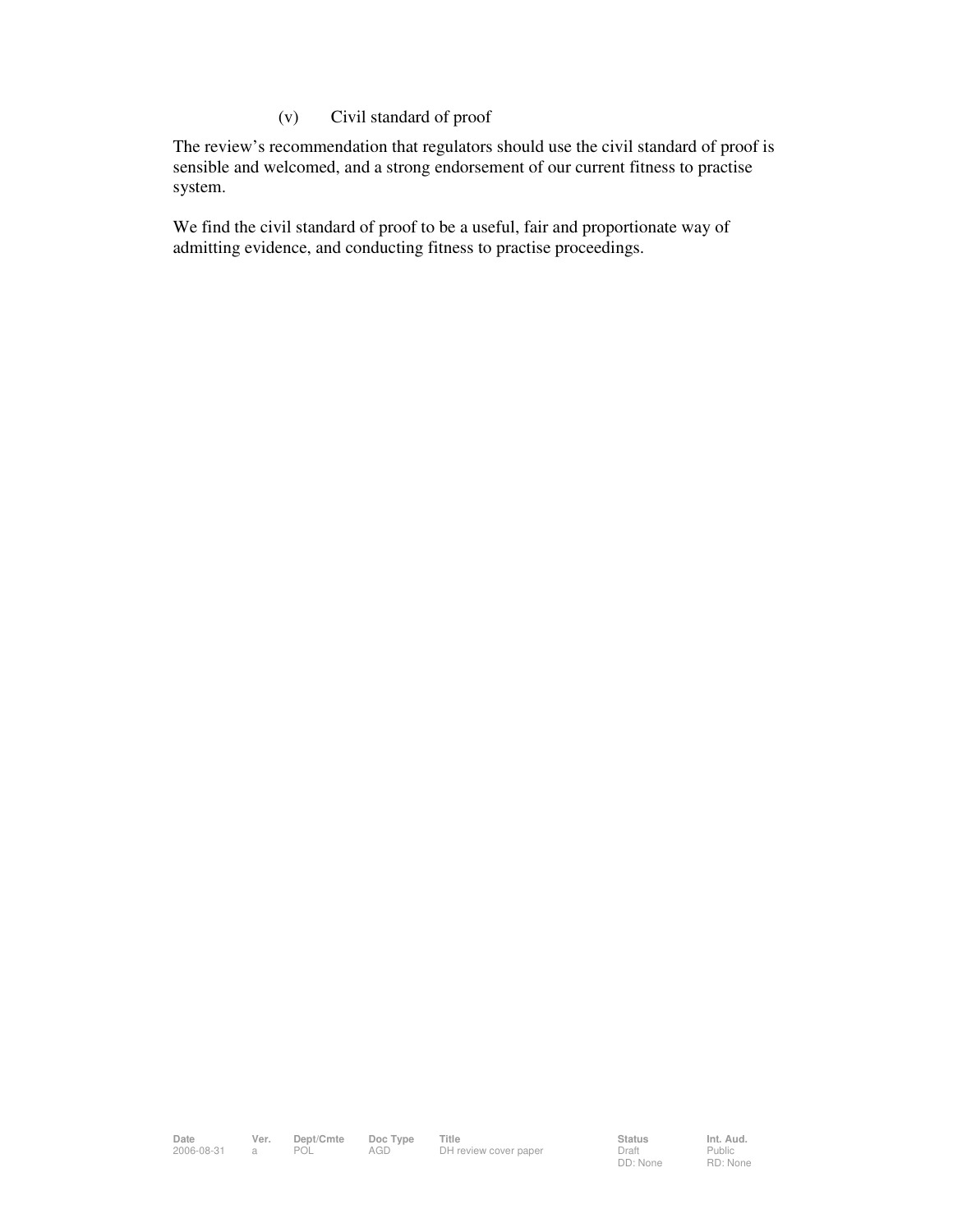## **Appendix One**

## **The regulation of the non-medical health professions: topic divisions**

## **Topic A 'Principles and governance' grouping**

Including: Chapter 1, what does professional regulation mean today? Chapter 7: role, structure, functions, governance and numbers of regulators. Chapter 8: connections with CMO's report Good doctors, safer patients.

## **Topic B 'Becoming registered' grouping**

Including: Chapter 2: streamlining requirements Chapter 5: healthcare support workers

## **Topic C 'Development and specialisation' grouping**

Including: Chapter 3 (part): post registration qualifications Chapter 6: new roles

## **Topic D**

Chapter 3: revalidation

## **Topic E**

Chapter 4: fitness to practise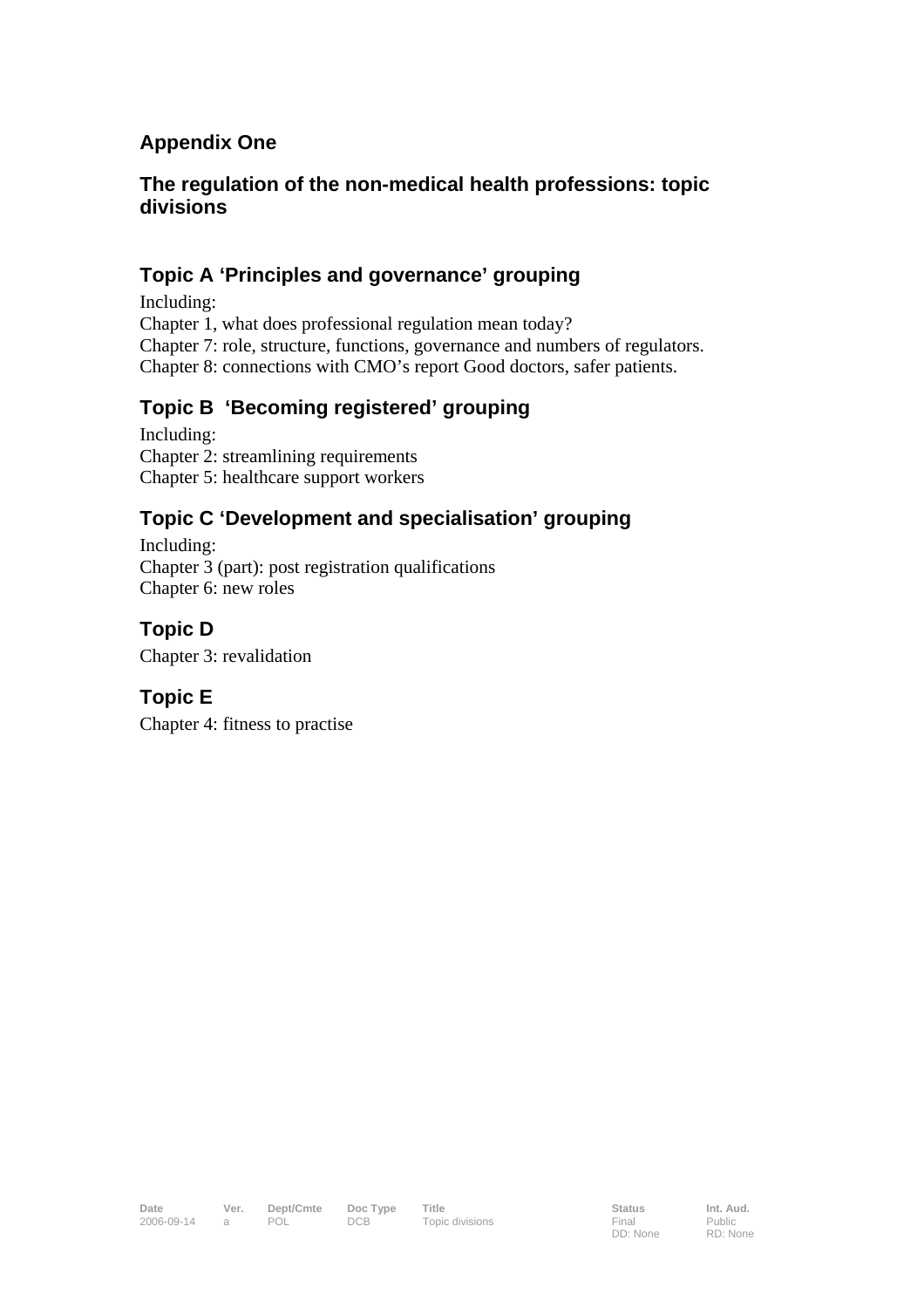### **APPENDIX TWO**

## **Discussion Groups - The Regulation of Non-Medical Health Professions**

- Topic A Principles and Governance
- Topic B Becoming Registered
- Topic C Development and Specialisation
- Topic D Revalidation
- Topic E Fitness to Practise

| Group $1 -$ | Eileen Thornton - Group Facilitator<br>Carol Lloyd<br><b>Jeff Lucas</b><br><b>Alan Mount</b><br>Diane Waller<br>Sue Griffiths<br>Pam Sabine                          | Topic C & D    |
|-------------|----------------------------------------------------------------------------------------------------------------------------------------------------------------------|----------------|
| Group 2     | <u> Tony Hazell – Group Facilitator</u><br>Mary Clarke- Glass<br><b>Robert Clegg</b><br>Paul Acres<br><b>Shaheen Chaudhry</b><br>Jacki Pearce<br>Jacqueline Ladds    | Topic A & E    |
| Group 3     | Morag MacKellar - Group Facilitator<br>Doug Proctor<br>John Camp<br>Sheila Drayton<br><b>Elizabeth Ellis</b><br>Daisy Haggerty<br><b>Mark Woolcock</b>               | Topic $E \& B$ |
| Group 4     | <b>Keith Ross - Group Facilitator</b><br><b>Barbara Stuart</b><br>Pat McFadden<br><b>Morgwn Davies</b><br>Christopher H Green<br>Jackie Sheridon<br>Niamh O'Sullivan | Topic A & C    |